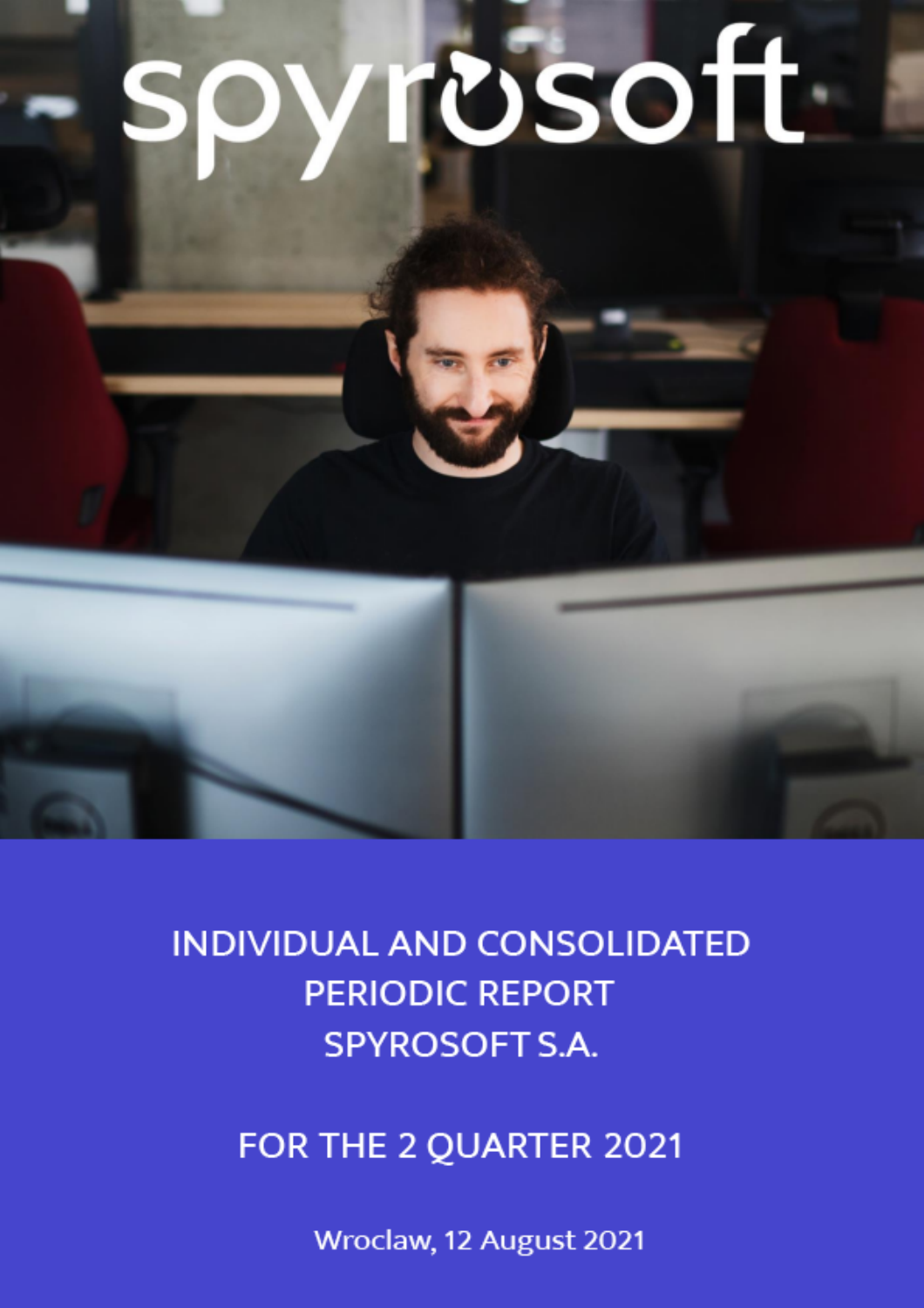# **Table of contents**

| I.   |                                                                                                                                                                                       |  |
|------|---------------------------------------------------------------------------------------------------------------------------------------------------------------------------------------|--|
| н.   |                                                                                                                                                                                       |  |
| 1.   |                                                                                                                                                                                       |  |
| 2.   |                                                                                                                                                                                       |  |
| 3.   |                                                                                                                                                                                       |  |
| III. |                                                                                                                                                                                       |  |
| V.   | SHORT DESCRIPTION OF THE ISSUER'S SIGNIFICANT ACHIEVEMENTS OR FAILURES IN THE REPORTING<br>PERIOD, INCLUDING A DESCRIPTION OF THE MOST IMPORTANT FACTORS AND EVENTS, IN PARTICULAR OF |  |
| VI.  | OPINION REGARDING POSSIBILITY OF MEETING THE PUBLISHED FORECASTS FOR THE YEAR IN THE                                                                                                  |  |
|      | VII. DESCRIPTION OF THE STATUS OF THE ISSUER'S ACTIVITIES AND INVESTMENTS AND THEIR REALIZATION                                                                                       |  |
|      | VIII. INFORMATION ON THE ACTIVITY IN THE FIELD OF INNOVATIVE SOLUTIONS IN THE ENTERPRISE  16                                                                                          |  |
| IX.  | DESCRIPTION OF THE ORGANISATION OF THE ISSUER'S CAPITAL GROUP, INCLUDING ENTITIES SUBJECT                                                                                             |  |
| X.   | INDICATION OF THE REASONS FOR THE LACK OF THE CONSOLIDATED FINANCIAL STATEMENT  20                                                                                                    |  |
| XI.  | SELECTED FINANCIAL DATA OF THE ISSUER'S SUBSIDIARIES NOT COVERED BY CONSOLIDATION 20                                                                                                  |  |
| XII. | INFORMATION ON THE ISSUER'S SHAREHOLDING STRUCTURE, INDICATING THE SHAREHOLDERS<br>HOLDING, AS OF THE DATE OF PUBLICATION OF THE REPORT, AT LEAST 5% OF VOTES AT THE GENERAL          |  |
|      | XIII. INFORMATION ON THE NUMBER OF PERSONS EMPLOYED BY THE ISSUER, IN FULL TIME EQUIVALENTS<br>21                                                                                     |  |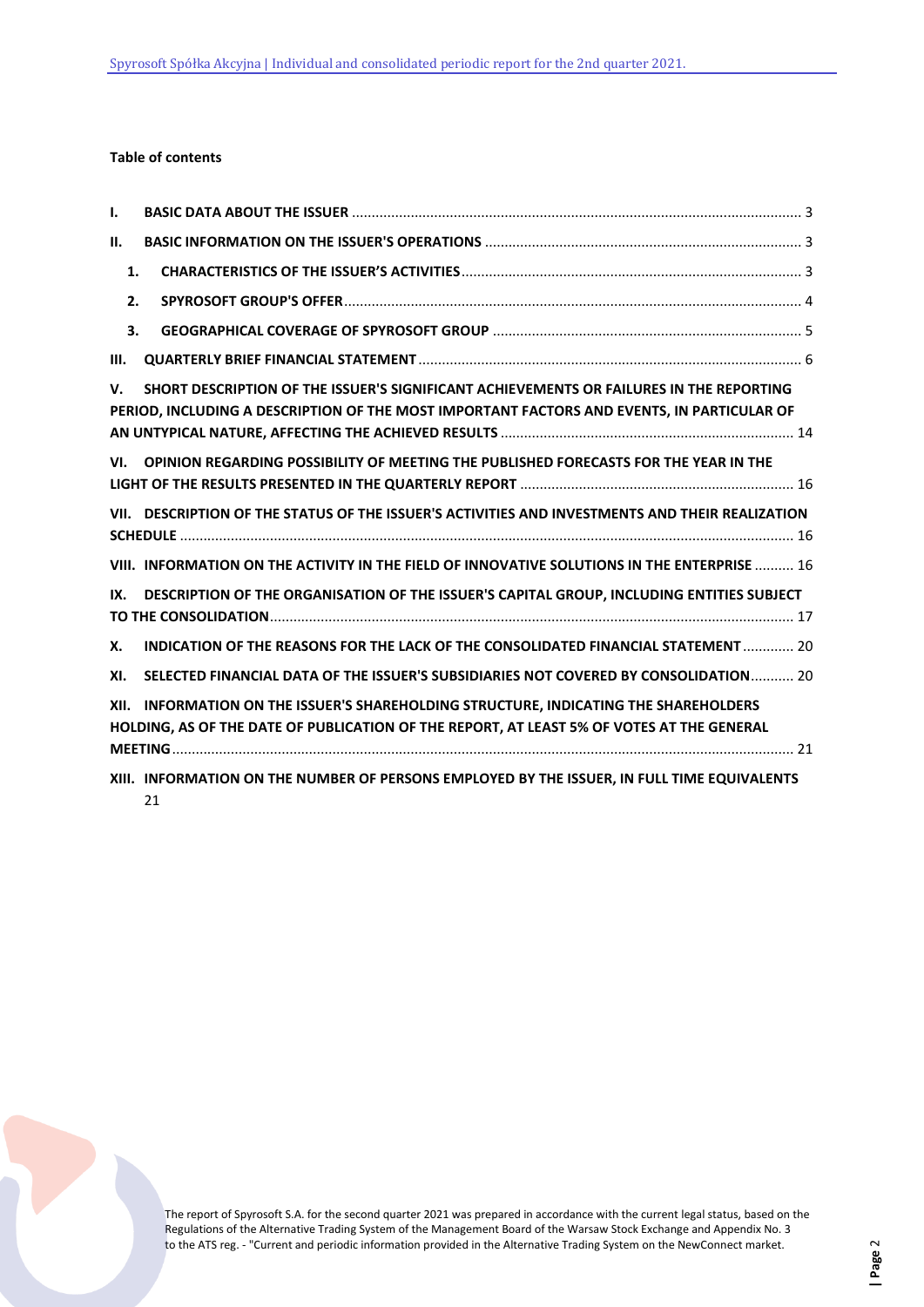# <span id="page-2-0"></span>**I. BASIC DATA ABOUT THE ISSUER**

|                       | SPYROSOFT SPÓŁKA AKCYJNA                                                                                                                                                                                     |
|-----------------------|--------------------------------------------------------------------------------------------------------------------------------------------------------------------------------------------------------------|
| Address               | Pl. Nowy Targ 28, 50-141 Wrocław                                                                                                                                                                             |
| Register data         | KRS 0000616387 District Court for Wrocław-Fabryczna, 6th Commercial Division of the<br><b>KRS (National Court Register)</b><br>Share capital: PLN 106.756,60                                                 |
| Contact               | tel. +48 500 104 042<br>www.spyro-soft.com<br>office@spyro-soft.com                                                                                                                                          |
| <b>Managing Board</b> | Konrad Weiske - President of the Management Board<br>Wojciech Bodnaruś - Member of the Managing Board<br>Sebastian Łękawa - Member of the Managing Board<br>Sławomir Podolski - Member of the Managing Board |

# <span id="page-2-1"></span>**II. BASIC INFORMATION ON THE ISSUER'S OPERATIONS**

# <span id="page-2-2"></span>**1. CHARACTERISTICS OF THE ISSUER'S ACTIVITIES**

Spyrosoft is a company founded in 2016 in Wrocław, Poland, operating in the IT industry. It produces software. Spyrosoft offers comprehensive solutions in scope of the software development - from embedded solutions to high-level systems based on public clouds. Spyrosoft offers comprehensive project management in scope of which the specialists manage projects and related requirements, design the architecture as well as they write and develop the programming layer.

Spyrosoft renders programming services tailored to customer needs and individual requirements. The company supports clients from the moment of a product concept and technology selection, through the development of solution architecture and its implementation, ending with maintenance and development works. Spyrosoft cooperates mainly with clients representing the following industries: finance, automotive, industry 4.0, medicine, HR and geospatial services. Thanks to the knowledge of the industries and specific requirements, a client is provided not only with the solution itself, but also with consulting services in the scope of selection of the IT solutions suited to needs and regulations of a particular industry.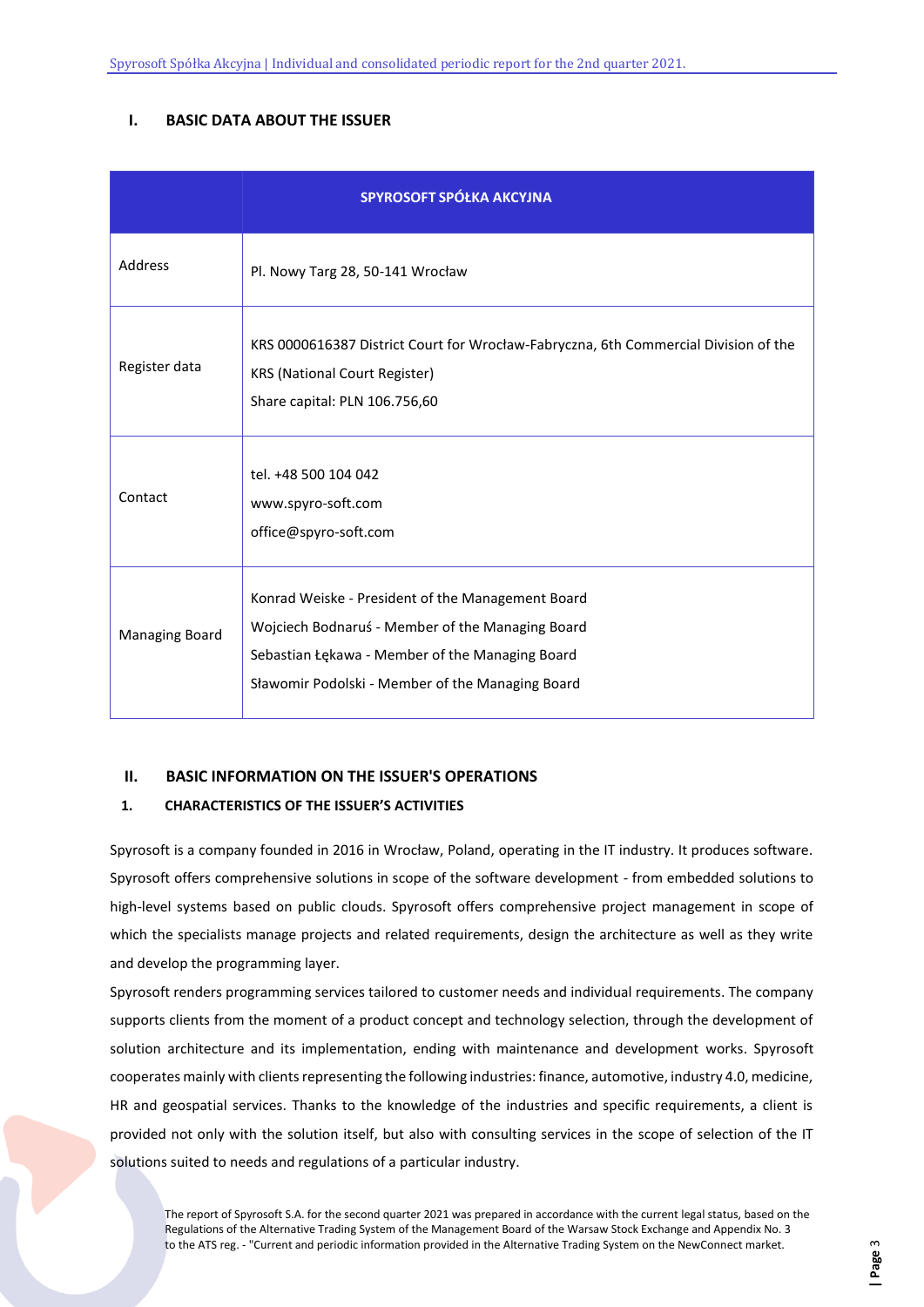# <span id="page-3-0"></span>**2. SPYROSOFT GROUP'S OFFER**

Spyrosoft Group of Companies offers the following services:

- **- Business and Product Design**  designing digital products and services, prototyping and testing them
- **- Technological Consulting**  technological audits, estimation of project costs, development of digital
- **-** strategies, automation of software development processes, as well as consultancy in the use of public clouds
- **- Enterprise Software**  software development in the areas of backend and frontend, mobile applications, data architecture
- **- Embedded** Software development of devices and software for their automation, creating
- **-** communication solutions, applications for embedded devices
- **- Artificial Intelligence and Machine Learning**  using AI and ML technologies in the designed digital
- **-** solutions together with consultations regarding their functioning
- **- Cloud Solutions** migration to the cloud, cost optimisation and delivery of software in the cloud
- **- Optimisation**  automation of software development, delivery and testing
- **- Managed Services**  audits and acquisitions of IT systems, support and maintenance of operating systems, management and maintenance of servers, infrastructure optimisation, data security

Dedicated services provided by the Spyrosoft Group of Companies are offered to the following industries:

#### **Automotive**

As part of services for the automotive industry, Spyrosoft offers the production of embedded software as well as its integration and validation in accordance with the requirements of the A-Spice standards applicable within the industry. The offer for the automotive industry also includes the design and implementation of processes related to Functional Safety.

#### **Financial Services**

Spyrosoft designs systems that comprehensively support loan processes and debt management systems in financial institutions. The Groups offer also includes the design of solutions in the area of digital banking and for the fintech sector. In addition, Spyrosoft offers the production of software supporting the processing and analysis of financial data.

#### **Industry 4.0**  $\blacktriangleright$

The Spyrosoft Group offer for enterprises from the industrial sector focuses on the automation and communication of industrial devices, as well as the provision of enterprise system solutions that allow the exchange of data between devices and the support of industrial equipment fleet management processes.

#### **Geospatial Services**

Spyrosoft creates software for the comprehensive processing of spatial data. It offers solutions in the field of spatial data storage and its intelligent analysis. It also designs enterprise systems that enable the use and management of geospatial information.

#### **HR and Education**

Spyrosoft provides solutions that automate processes related to human resource management. The Group's offer includes the design of temporary work systems, systems for managing remuneration and benefits, as well as educational systems.

#### **Healthcare & Life Sciences**

Spyrosoft Group provides embedded software for medical devices, designs their communication and implements advanced algorithms to support accurate diagnostics performed by medical devices. In addition, it offers the design of enterprise systems - supporting the management of a medical enterprise, patient care or monitoring the operation of medical devices.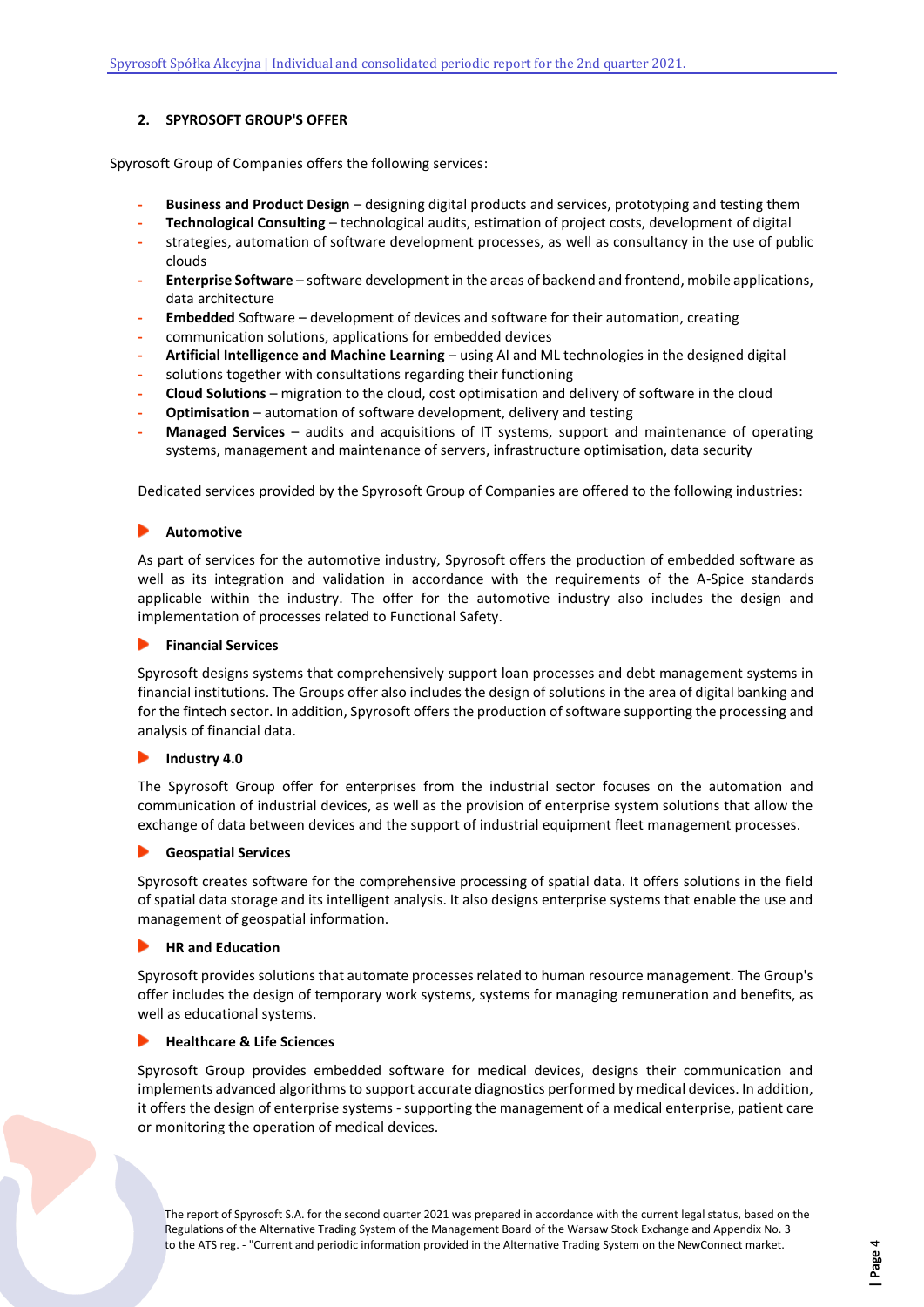# **3. GEOGRAPHICAL COVERAGE OF SPYROSOFT GROUP**

<span id="page-4-0"></span>Spyrosoft Group conducts international activities, with particular emphasis on the United Kingdom, Germany and the USA. Thus, in addition to its presence in three Polish locations (Wrocław, Krakow and Białystok), the Group also has offices outside Poland, ensuring its services are available to international customers.

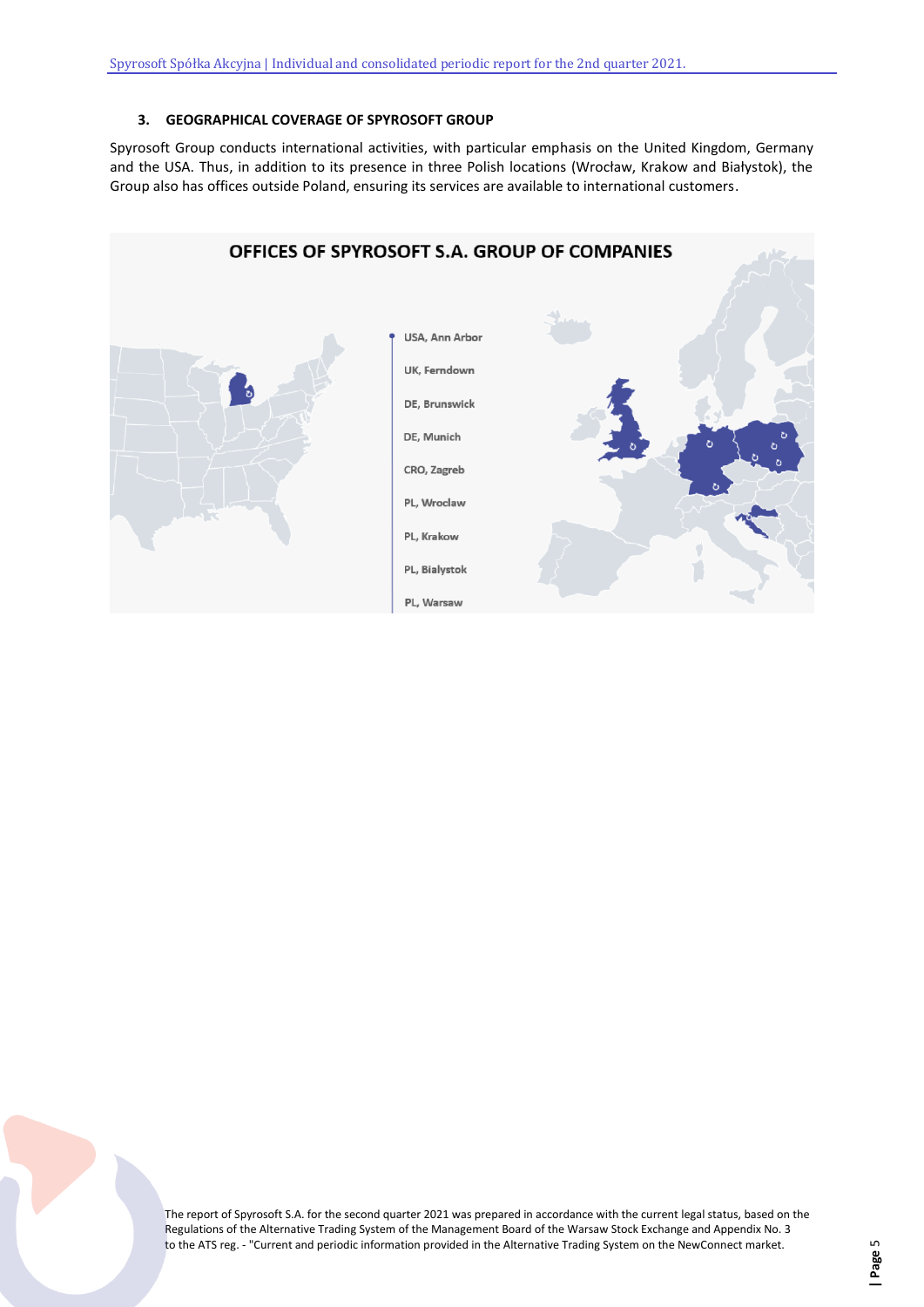# <span id="page-5-0"></span>**III. QUARTERLY BRIEF FINANCIAL STATEMENT**

The report presents individual and consolidated financial statement covering the balance sheet, profit and loss account, cash flow statement and statement of changes in equity for the second quarter of 2021, along with comparative data for the same period in 2020.

# **Individual financial data**

#### **BALANCE SHEET**

| <b>Specification</b>                                                                                                  | <b>Stataus as at</b><br>30.06.2021 | <b>Status as at</b><br>30.06.2020 |
|-----------------------------------------------------------------------------------------------------------------------|------------------------------------|-----------------------------------|
| <b>ASSETS</b>                                                                                                         |                                    |                                   |
| A. FIXED ASSETS                                                                                                       | 7 057 090,23                       | 4780 891,96                       |
| I. Intangible assets                                                                                                  | 1 091 125,60                       |                                   |
|                                                                                                                       |                                    | 417 362,91<br>÷                   |
| 1. Costs of completed development works                                                                               | 640 521,40                         |                                   |
| 2. Goodwill<br>3. Other intangible assets                                                                             | 21 356,97                          | 53 136,24                         |
| 4. Advances for intangible assets                                                                                     | 429 247,23                         | 364 226,67                        |
| II. Tangible fixed assets                                                                                             | 3 682 309,85                       | 3 145 950,84                      |
| 1. Fixed assets                                                                                                       | 3 682 309,85                       | 3 145 950,84                      |
|                                                                                                                       |                                    |                                   |
| a) land (including the right of perpetual usufruct of land)<br>b) premises and civil and water engineering structures | 101 930,94                         | 101 105,07                        |
| c) technical equipment and machinery                                                                                  | 2 123 816,37                       | 1 237 114,40                      |
| d) means of transport                                                                                                 |                                    |                                   |
| e) other fixed assets                                                                                                 | 1 456 562,54                       | 1807 731,37                       |
| 2. Capital work in progress                                                                                           | $\overline{a}$                     |                                   |
| 3. Advances for capital work in progress                                                                              | ä,                                 | ÷                                 |
| 1. From affiliated entities                                                                                           |                                    |                                   |
| 2. From other entities                                                                                                |                                    |                                   |
| III. Long-term receivables                                                                                            | 1 845 294,01                       | 915 338,46                        |
| 1. From affiliated entities                                                                                           |                                    |                                   |
| 2. From other entities in which the entity has equity interests                                                       | $\overline{a}$                     |                                   |
| 3. From other entities                                                                                                | 1845 294,01                        | 915 338,46                        |
| IV. Long-term investments                                                                                             | 305 054,42                         | 203 914,42                        |
| 1. Real estate                                                                                                        | ä,                                 | $\blacksquare$                    |
| 2. Intangible assets                                                                                                  |                                    |                                   |
| 3. Long-term financial assets                                                                                         | 305 054,42                         | 203 914,42                        |
| a) in affiliated entities                                                                                             | 305 054,42                         | 203 914,42                        |
| - stocks or shares                                                                                                    | 305 054,42                         | 203 914,42                        |
| - other securities                                                                                                    | $\overline{a}$                     |                                   |
| - loans granted                                                                                                       | ÷                                  | ÷                                 |
| - other long-term financial assets                                                                                    |                                    | $\overline{\phantom{a}}$          |
| b) in other entities in which the entity has equity interests                                                         | ÷.                                 |                                   |
| - stocks or shares                                                                                                    | $\blacksquare$                     | $\blacksquare$                    |
| - other securities                                                                                                    | ä,                                 | ÷,                                |
| - loans granted                                                                                                       | ÷,                                 | $\overline{a}$                    |
| - other long-term financial assets                                                                                    | $\overline{\phantom{0}}$           | $\sim$                            |
| c) in other entities                                                                                                  | $\blacksquare$                     | ٠                                 |
| - stocks or shares                                                                                                    | ٠                                  | $\blacksquare$                    |
| - other securities                                                                                                    | ÷.                                 | $\overline{a}$                    |
| - loans granted                                                                                                       | $\overline{a}$                     | ä,                                |
| - other long-term financial assets                                                                                    | $\overline{a}$                     | $\overline{a}$                    |
| 4. Other long-term investments                                                                                        |                                    |                                   |
| V. Long-term prepayments and accruals                                                                                 | 133 306,35                         | 98 325,33                         |
| 1. Assets on account of deferred income tax                                                                           | 130 378,36                         | 92 158,30                         |
| 2. Other prepayments and accruals                                                                                     | 2 927,99                           | 6 167,03                          |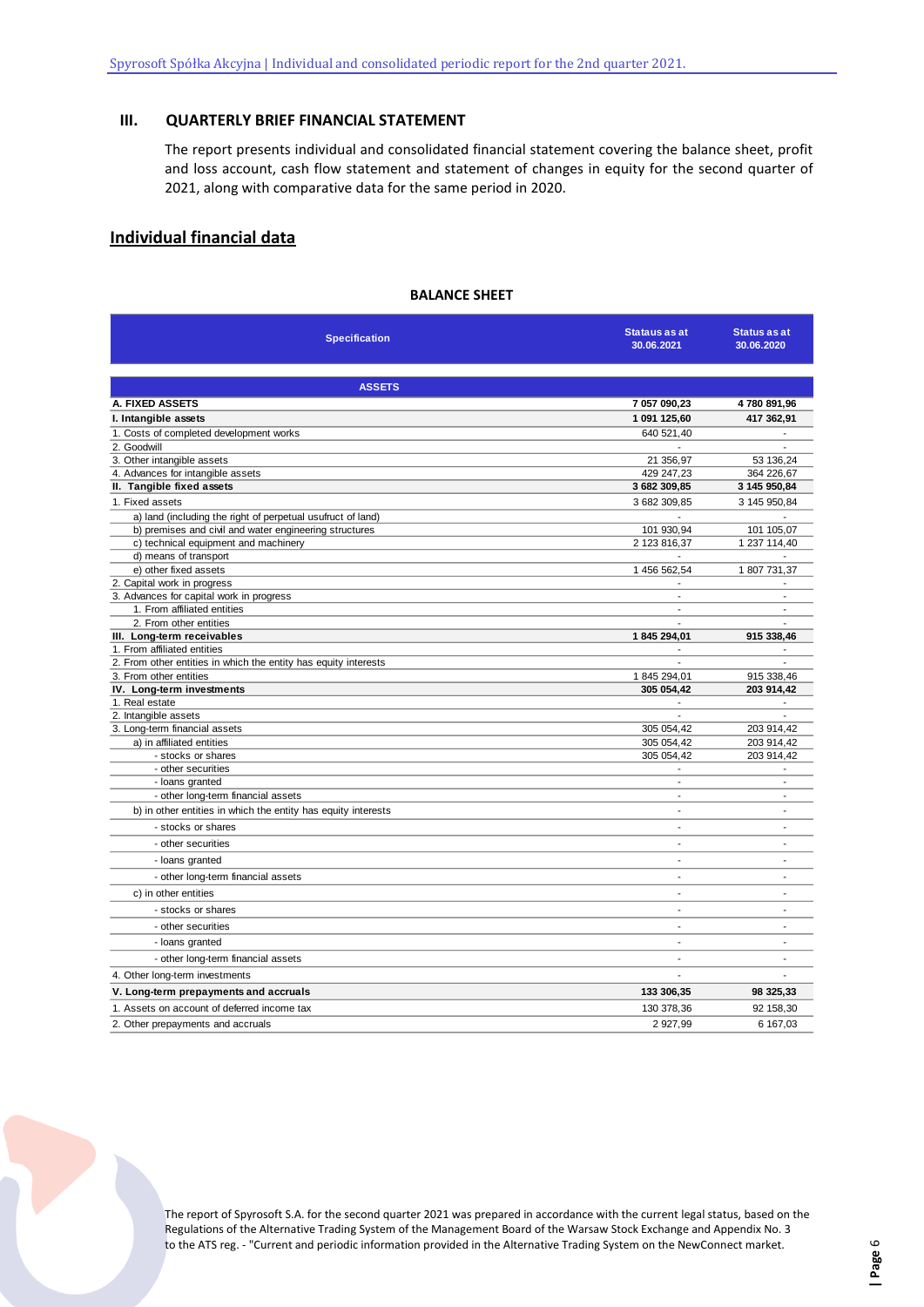| <b>Specification</b>                                                                                      | Stataus as at<br>30.06.2021 | <b>Status as at</b><br>30.06.2020 |
|-----------------------------------------------------------------------------------------------------------|-----------------------------|-----------------------------------|
| <b>B. CURRENT ASSETS</b>                                                                                  | 29 016 847,08               | 15 539 774,61                     |
| I. Inventory                                                                                              | 2700,00                     | 126 078,13                        |
| 1. Materials                                                                                              |                             | 1 581,06                          |
| 2. Semi-finished products and work in progress                                                            | $\blacksquare$              |                                   |
| 3. Finished products                                                                                      | $\overline{a}$              |                                   |
| 4. Goods                                                                                                  | ÷.                          | 85 619,12                         |
| 5. Advances for deliveries                                                                                | 2700,00                     | 38 877,95                         |
| II. Short-term receivables                                                                                | 20 867 490,45               | 14 241 073,32                     |
| 1. Receivables from affiliated entities                                                                   | 8717004,39                  | 2 749 212,40                      |
| a) trade receivables, maturing:                                                                           | 8 717 004,39                | 2 748 360,18                      |
| - up to 12 months                                                                                         | 8717004,39                  | 2 748 360,18                      |
| - above 12 months                                                                                         |                             |                                   |
| b) other                                                                                                  | $\overline{a}$              | 852,22                            |
| 2. Receivables from other entities in which the entity has equity interests                               |                             |                                   |
| a) trade receivables, maturing:                                                                           | $\blacksquare$              | $\overline{a}$                    |
| - up to 12 months                                                                                         | $\blacksquare$              |                                   |
| - above 12 months                                                                                         | $\overline{a}$              | ÷                                 |
| b) other                                                                                                  |                             |                                   |
| 3. Receivables from other entities                                                                        | 12 150 486,06               | 11 491 860,92                     |
| a) trade receivables, maturing:                                                                           | 9 032 266,30                | 9 896 837,51                      |
| - up to 12 months                                                                                         | 9 032 266,30                | 9 896 837,51                      |
| - above 12 months                                                                                         | $\overline{\phantom{a}}$    | $\overline{\phantom{a}}$          |
| b) from taxes, subsidies, customs, social and health insurance and other public fees and levies and other | 3 111 681,03                | 1 569 256,18                      |
| c) other                                                                                                  | 6 538,73                    | 25 767,23                         |
| d) claimed at court                                                                                       |                             |                                   |
| III. Short-term investments                                                                               | 7 569 854,95                | 1 095 198,16                      |
| 1. Short-term financial assets                                                                            | 7 569 854,95                | 1 095 198,16                      |
| a) in affiliated entities                                                                                 | 55 968,37                   | 454 552,47                        |
| - stocks or shares                                                                                        | $\overline{\phantom{a}}$    | $\overline{\phantom{a}}$          |
| - other securities                                                                                        | $\overline{\phantom{a}}$    | ÷                                 |
| - loans granted                                                                                           | 55 968,37                   | 454 552,47                        |
| - other short-term financial assets                                                                       | $\blacksquare$              |                                   |
| b) in other entities in which the entity has equity interests                                             | $\blacksquare$              | ÷.                                |
| - stocks or shares                                                                                        | $\overline{a}$              | ÷                                 |
| - other securities                                                                                        | $\overline{\phantom{a}}$    |                                   |
| - loans granted                                                                                           | $\overline{a}$              | $\frac{1}{2}$                     |
| - other short-term financial assets                                                                       | $\overline{a}$              |                                   |
| d) cash and other financial assets                                                                        | 7 513 886,58                | 640 645,69                        |
| - cash in hand and at bank                                                                                | 7 513 886,58                | 640 645,69                        |
| - other cash                                                                                              |                             |                                   |
| - other cash assets                                                                                       | $\overline{a}$              | $\overline{a}$                    |
| 2. Other short-term investments                                                                           | ÷.                          |                                   |
| IV. Short-term prepayments and accruals                                                                   | 576 801,68                  | 77 425,00                         |
| C. CALLED-UP SHARE CAPITAL (FUND)                                                                         |                             |                                   |
| <b>D. OWN SHARES (STOCKS)</b>                                                                             | ä,                          |                                   |
| <b>TOTAL ASSETS:</b>                                                                                      | 36 073 937,31               | 20 320 666,57                     |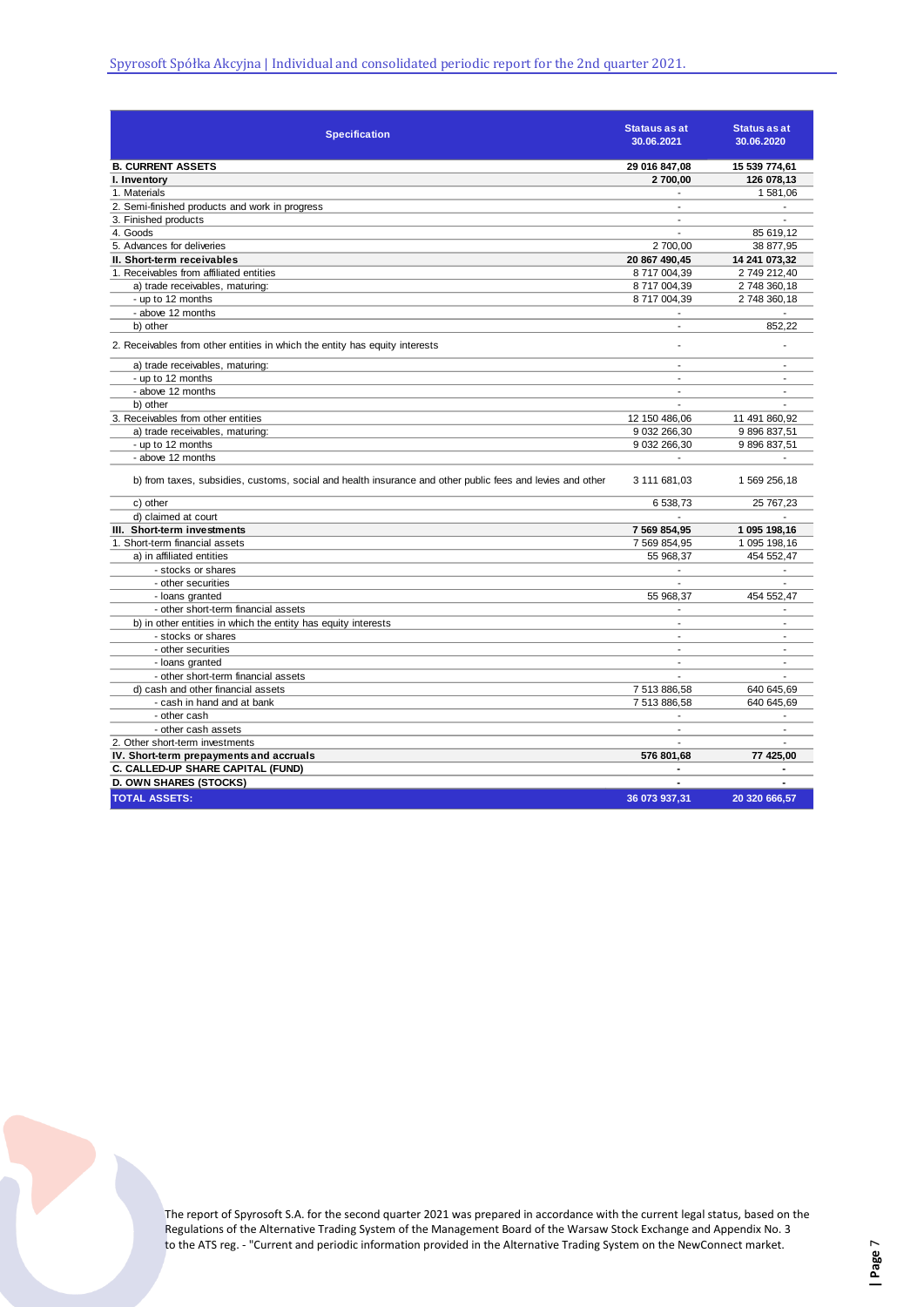| <b>LIABILITIES AND EQUITY</b><br>A EQUITY (FUND)<br>9 492 163,32<br>18 789 354,75<br>I. Share capital<br>106 756,60<br>104 866,60<br>II. Supplementary equity (fund), including:<br>13 275 586,51<br>2 246 611,67<br>- surplus of sales value (issue value) over the nominal value of shares (stocks)<br>107 573,40<br>107 573,40<br>III. Revaluation equity (fund), including:<br>- due to fair value revaluation<br>IV. Other reserve capitals, including:<br>$\blacksquare$<br>- created in accordance to the company deed (statute)<br>$\blacksquare$<br>- for own shares (stocks)<br>$\blacksquare$<br>V. Profit (loss) from previous years<br>2 361 790,41<br>$\blacksquare$<br>VI. Profit (loss) net for the financial year<br>5 407 011,64<br>4778 894,64<br>VII. Write-off on net profit during the financial year (negative value)<br><b>B. LIABILITIES AND PROVISIONS FOR LIABILITIES</b><br>17 284 582,56<br>10 828 503,25<br><b>I. Provisions for liabilities</b><br>712 404,72<br>385 504,03<br>1. Provision on account of deferred income tax<br>419 878,18<br>236 459,78<br>277 212,18<br>141 792,65<br>2. Provision for retirement and similar benefits<br>- long-term<br>- short-term<br>277 212,18<br>141 792,65<br>3. Other provisions<br>15 314,36<br>7 251,60<br>- long-term<br>- short-term<br>15 314,36<br>7 251,60<br>II. Long-term liabilities<br>251 575,01<br>1 034 568,71<br>1. To affiliated entities<br>$\blacksquare$<br>2. To other entities in which the entity has equity interests<br>$\blacksquare$<br>3. To other entities<br>1 034 568,71<br>251 575,01<br>a) credits and loans<br>b) arising from issuance of debt securities<br>$\overline{a}$<br>c) other financial liabilities<br>971 489,25<br>221 123,66<br>d) bill-of-exchange liabilities<br>$\blacksquare$<br>e) other<br>30 451,35<br>63 079,46<br>III. Short-term liabilities<br>16 134 233,48<br>9 408 430,51<br>1. To affiliated entities<br>958 148,80<br>657 940,94<br>a) trade liabilities, maturing:<br>953 920,42<br>653 712,56<br>- up to 12 months<br>953 920,42<br>653 712,56<br>- above 12 months<br>4 228,38<br>b) other<br>4 228,38<br>2. To other entities in which the entity has equity interests<br>$\overline{\phantom{a}}$<br>$\blacksquare$<br>a) trade liabilities, maturing:<br>$\blacksquare$<br>$\blacksquare$<br>- up to 12 months<br>- above 12 months<br>$\overline{a}$<br>b) other<br>3. To other entities<br>15 176 084,68<br>8750489,57<br>a) credits and loans<br>4 113 092,78<br>1 225 577,63<br>b) arising from issuance of debt securities<br>c) other financial liabilities<br>883 920,28<br>884 829,51<br>d) trade liabilities, maturing:<br>7 575 331,04<br>4780 293,00<br>- up to 12 months<br>7 575 331,04<br>4780 293,00<br>- above 12 months<br>e) advances received for deliveries<br>209 285,12<br>f) bill-of-exchange liabilities<br>g) on account of taxes, customs, social security and other benefits<br>1 637 087,58<br>1 444 835,84<br>h) payroll liabilities<br>735 962,52<br>404 727,78<br>i) other<br>21 405,36<br>10 225,81<br>4. Special funds<br>IV. Prepayments and accruals<br>186 369,35<br>$\blacksquare$<br>1. Negative goodwill<br>2. Other prepayments and accruals<br>186 369,35<br>$\overline{a}$<br>- long-term<br>$\blacksquare$<br>- short-term<br>186 369,35 | <b>Specification</b>                 | Stataus as at<br>30.06.2021 | <b>Status as at</b><br>30.06.2020 |
|------------------------------------------------------------------------------------------------------------------------------------------------------------------------------------------------------------------------------------------------------------------------------------------------------------------------------------------------------------------------------------------------------------------------------------------------------------------------------------------------------------------------------------------------------------------------------------------------------------------------------------------------------------------------------------------------------------------------------------------------------------------------------------------------------------------------------------------------------------------------------------------------------------------------------------------------------------------------------------------------------------------------------------------------------------------------------------------------------------------------------------------------------------------------------------------------------------------------------------------------------------------------------------------------------------------------------------------------------------------------------------------------------------------------------------------------------------------------------------------------------------------------------------------------------------------------------------------------------------------------------------------------------------------------------------------------------------------------------------------------------------------------------------------------------------------------------------------------------------------------------------------------------------------------------------------------------------------------------------------------------------------------------------------------------------------------------------------------------------------------------------------------------------------------------------------------------------------------------------------------------------------------------------------------------------------------------------------------------------------------------------------------------------------------------------------------------------------------------------------------------------------------------------------------------------------------------------------------------------------------------------------------------------------------------------------------------------------------------------------------------------------------------------------------------------------------------------------------------------------------------------------------------------------------------------------------------------------------------------------------------------------------------------------------------------------------------------------------------------------------------------------------------------------------------------------------------------------------------------------------------------------------------------------------------------------------------------|--------------------------------------|-----------------------------|-----------------------------------|
|                                                                                                                                                                                                                                                                                                                                                                                                                                                                                                                                                                                                                                                                                                                                                                                                                                                                                                                                                                                                                                                                                                                                                                                                                                                                                                                                                                                                                                                                                                                                                                                                                                                                                                                                                                                                                                                                                                                                                                                                                                                                                                                                                                                                                                                                                                                                                                                                                                                                                                                                                                                                                                                                                                                                                                                                                                                                                                                                                                                                                                                                                                                                                                                                                                                                                                                                    |                                      |                             |                                   |
|                                                                                                                                                                                                                                                                                                                                                                                                                                                                                                                                                                                                                                                                                                                                                                                                                                                                                                                                                                                                                                                                                                                                                                                                                                                                                                                                                                                                                                                                                                                                                                                                                                                                                                                                                                                                                                                                                                                                                                                                                                                                                                                                                                                                                                                                                                                                                                                                                                                                                                                                                                                                                                                                                                                                                                                                                                                                                                                                                                                                                                                                                                                                                                                                                                                                                                                                    |                                      |                             |                                   |
|                                                                                                                                                                                                                                                                                                                                                                                                                                                                                                                                                                                                                                                                                                                                                                                                                                                                                                                                                                                                                                                                                                                                                                                                                                                                                                                                                                                                                                                                                                                                                                                                                                                                                                                                                                                                                                                                                                                                                                                                                                                                                                                                                                                                                                                                                                                                                                                                                                                                                                                                                                                                                                                                                                                                                                                                                                                                                                                                                                                                                                                                                                                                                                                                                                                                                                                                    |                                      |                             |                                   |
|                                                                                                                                                                                                                                                                                                                                                                                                                                                                                                                                                                                                                                                                                                                                                                                                                                                                                                                                                                                                                                                                                                                                                                                                                                                                                                                                                                                                                                                                                                                                                                                                                                                                                                                                                                                                                                                                                                                                                                                                                                                                                                                                                                                                                                                                                                                                                                                                                                                                                                                                                                                                                                                                                                                                                                                                                                                                                                                                                                                                                                                                                                                                                                                                                                                                                                                                    |                                      |                             |                                   |
|                                                                                                                                                                                                                                                                                                                                                                                                                                                                                                                                                                                                                                                                                                                                                                                                                                                                                                                                                                                                                                                                                                                                                                                                                                                                                                                                                                                                                                                                                                                                                                                                                                                                                                                                                                                                                                                                                                                                                                                                                                                                                                                                                                                                                                                                                                                                                                                                                                                                                                                                                                                                                                                                                                                                                                                                                                                                                                                                                                                                                                                                                                                                                                                                                                                                                                                                    |                                      |                             |                                   |
|                                                                                                                                                                                                                                                                                                                                                                                                                                                                                                                                                                                                                                                                                                                                                                                                                                                                                                                                                                                                                                                                                                                                                                                                                                                                                                                                                                                                                                                                                                                                                                                                                                                                                                                                                                                                                                                                                                                                                                                                                                                                                                                                                                                                                                                                                                                                                                                                                                                                                                                                                                                                                                                                                                                                                                                                                                                                                                                                                                                                                                                                                                                                                                                                                                                                                                                                    |                                      |                             |                                   |
|                                                                                                                                                                                                                                                                                                                                                                                                                                                                                                                                                                                                                                                                                                                                                                                                                                                                                                                                                                                                                                                                                                                                                                                                                                                                                                                                                                                                                                                                                                                                                                                                                                                                                                                                                                                                                                                                                                                                                                                                                                                                                                                                                                                                                                                                                                                                                                                                                                                                                                                                                                                                                                                                                                                                                                                                                                                                                                                                                                                                                                                                                                                                                                                                                                                                                                                                    |                                      |                             |                                   |
|                                                                                                                                                                                                                                                                                                                                                                                                                                                                                                                                                                                                                                                                                                                                                                                                                                                                                                                                                                                                                                                                                                                                                                                                                                                                                                                                                                                                                                                                                                                                                                                                                                                                                                                                                                                                                                                                                                                                                                                                                                                                                                                                                                                                                                                                                                                                                                                                                                                                                                                                                                                                                                                                                                                                                                                                                                                                                                                                                                                                                                                                                                                                                                                                                                                                                                                                    |                                      |                             |                                   |
|                                                                                                                                                                                                                                                                                                                                                                                                                                                                                                                                                                                                                                                                                                                                                                                                                                                                                                                                                                                                                                                                                                                                                                                                                                                                                                                                                                                                                                                                                                                                                                                                                                                                                                                                                                                                                                                                                                                                                                                                                                                                                                                                                                                                                                                                                                                                                                                                                                                                                                                                                                                                                                                                                                                                                                                                                                                                                                                                                                                                                                                                                                                                                                                                                                                                                                                                    |                                      |                             |                                   |
|                                                                                                                                                                                                                                                                                                                                                                                                                                                                                                                                                                                                                                                                                                                                                                                                                                                                                                                                                                                                                                                                                                                                                                                                                                                                                                                                                                                                                                                                                                                                                                                                                                                                                                                                                                                                                                                                                                                                                                                                                                                                                                                                                                                                                                                                                                                                                                                                                                                                                                                                                                                                                                                                                                                                                                                                                                                                                                                                                                                                                                                                                                                                                                                                                                                                                                                                    |                                      |                             |                                   |
|                                                                                                                                                                                                                                                                                                                                                                                                                                                                                                                                                                                                                                                                                                                                                                                                                                                                                                                                                                                                                                                                                                                                                                                                                                                                                                                                                                                                                                                                                                                                                                                                                                                                                                                                                                                                                                                                                                                                                                                                                                                                                                                                                                                                                                                                                                                                                                                                                                                                                                                                                                                                                                                                                                                                                                                                                                                                                                                                                                                                                                                                                                                                                                                                                                                                                                                                    |                                      |                             |                                   |
|                                                                                                                                                                                                                                                                                                                                                                                                                                                                                                                                                                                                                                                                                                                                                                                                                                                                                                                                                                                                                                                                                                                                                                                                                                                                                                                                                                                                                                                                                                                                                                                                                                                                                                                                                                                                                                                                                                                                                                                                                                                                                                                                                                                                                                                                                                                                                                                                                                                                                                                                                                                                                                                                                                                                                                                                                                                                                                                                                                                                                                                                                                                                                                                                                                                                                                                                    |                                      |                             |                                   |
|                                                                                                                                                                                                                                                                                                                                                                                                                                                                                                                                                                                                                                                                                                                                                                                                                                                                                                                                                                                                                                                                                                                                                                                                                                                                                                                                                                                                                                                                                                                                                                                                                                                                                                                                                                                                                                                                                                                                                                                                                                                                                                                                                                                                                                                                                                                                                                                                                                                                                                                                                                                                                                                                                                                                                                                                                                                                                                                                                                                                                                                                                                                                                                                                                                                                                                                                    |                                      |                             |                                   |
|                                                                                                                                                                                                                                                                                                                                                                                                                                                                                                                                                                                                                                                                                                                                                                                                                                                                                                                                                                                                                                                                                                                                                                                                                                                                                                                                                                                                                                                                                                                                                                                                                                                                                                                                                                                                                                                                                                                                                                                                                                                                                                                                                                                                                                                                                                                                                                                                                                                                                                                                                                                                                                                                                                                                                                                                                                                                                                                                                                                                                                                                                                                                                                                                                                                                                                                                    |                                      |                             |                                   |
|                                                                                                                                                                                                                                                                                                                                                                                                                                                                                                                                                                                                                                                                                                                                                                                                                                                                                                                                                                                                                                                                                                                                                                                                                                                                                                                                                                                                                                                                                                                                                                                                                                                                                                                                                                                                                                                                                                                                                                                                                                                                                                                                                                                                                                                                                                                                                                                                                                                                                                                                                                                                                                                                                                                                                                                                                                                                                                                                                                                                                                                                                                                                                                                                                                                                                                                                    |                                      |                             |                                   |
|                                                                                                                                                                                                                                                                                                                                                                                                                                                                                                                                                                                                                                                                                                                                                                                                                                                                                                                                                                                                                                                                                                                                                                                                                                                                                                                                                                                                                                                                                                                                                                                                                                                                                                                                                                                                                                                                                                                                                                                                                                                                                                                                                                                                                                                                                                                                                                                                                                                                                                                                                                                                                                                                                                                                                                                                                                                                                                                                                                                                                                                                                                                                                                                                                                                                                                                                    |                                      |                             |                                   |
|                                                                                                                                                                                                                                                                                                                                                                                                                                                                                                                                                                                                                                                                                                                                                                                                                                                                                                                                                                                                                                                                                                                                                                                                                                                                                                                                                                                                                                                                                                                                                                                                                                                                                                                                                                                                                                                                                                                                                                                                                                                                                                                                                                                                                                                                                                                                                                                                                                                                                                                                                                                                                                                                                                                                                                                                                                                                                                                                                                                                                                                                                                                                                                                                                                                                                                                                    |                                      |                             |                                   |
|                                                                                                                                                                                                                                                                                                                                                                                                                                                                                                                                                                                                                                                                                                                                                                                                                                                                                                                                                                                                                                                                                                                                                                                                                                                                                                                                                                                                                                                                                                                                                                                                                                                                                                                                                                                                                                                                                                                                                                                                                                                                                                                                                                                                                                                                                                                                                                                                                                                                                                                                                                                                                                                                                                                                                                                                                                                                                                                                                                                                                                                                                                                                                                                                                                                                                                                                    |                                      |                             |                                   |
|                                                                                                                                                                                                                                                                                                                                                                                                                                                                                                                                                                                                                                                                                                                                                                                                                                                                                                                                                                                                                                                                                                                                                                                                                                                                                                                                                                                                                                                                                                                                                                                                                                                                                                                                                                                                                                                                                                                                                                                                                                                                                                                                                                                                                                                                                                                                                                                                                                                                                                                                                                                                                                                                                                                                                                                                                                                                                                                                                                                                                                                                                                                                                                                                                                                                                                                                    |                                      |                             |                                   |
|                                                                                                                                                                                                                                                                                                                                                                                                                                                                                                                                                                                                                                                                                                                                                                                                                                                                                                                                                                                                                                                                                                                                                                                                                                                                                                                                                                                                                                                                                                                                                                                                                                                                                                                                                                                                                                                                                                                                                                                                                                                                                                                                                                                                                                                                                                                                                                                                                                                                                                                                                                                                                                                                                                                                                                                                                                                                                                                                                                                                                                                                                                                                                                                                                                                                                                                                    |                                      |                             |                                   |
|                                                                                                                                                                                                                                                                                                                                                                                                                                                                                                                                                                                                                                                                                                                                                                                                                                                                                                                                                                                                                                                                                                                                                                                                                                                                                                                                                                                                                                                                                                                                                                                                                                                                                                                                                                                                                                                                                                                                                                                                                                                                                                                                                                                                                                                                                                                                                                                                                                                                                                                                                                                                                                                                                                                                                                                                                                                                                                                                                                                                                                                                                                                                                                                                                                                                                                                                    |                                      |                             |                                   |
|                                                                                                                                                                                                                                                                                                                                                                                                                                                                                                                                                                                                                                                                                                                                                                                                                                                                                                                                                                                                                                                                                                                                                                                                                                                                                                                                                                                                                                                                                                                                                                                                                                                                                                                                                                                                                                                                                                                                                                                                                                                                                                                                                                                                                                                                                                                                                                                                                                                                                                                                                                                                                                                                                                                                                                                                                                                                                                                                                                                                                                                                                                                                                                                                                                                                                                                                    |                                      |                             |                                   |
|                                                                                                                                                                                                                                                                                                                                                                                                                                                                                                                                                                                                                                                                                                                                                                                                                                                                                                                                                                                                                                                                                                                                                                                                                                                                                                                                                                                                                                                                                                                                                                                                                                                                                                                                                                                                                                                                                                                                                                                                                                                                                                                                                                                                                                                                                                                                                                                                                                                                                                                                                                                                                                                                                                                                                                                                                                                                                                                                                                                                                                                                                                                                                                                                                                                                                                                                    |                                      |                             |                                   |
|                                                                                                                                                                                                                                                                                                                                                                                                                                                                                                                                                                                                                                                                                                                                                                                                                                                                                                                                                                                                                                                                                                                                                                                                                                                                                                                                                                                                                                                                                                                                                                                                                                                                                                                                                                                                                                                                                                                                                                                                                                                                                                                                                                                                                                                                                                                                                                                                                                                                                                                                                                                                                                                                                                                                                                                                                                                                                                                                                                                                                                                                                                                                                                                                                                                                                                                                    |                                      |                             |                                   |
|                                                                                                                                                                                                                                                                                                                                                                                                                                                                                                                                                                                                                                                                                                                                                                                                                                                                                                                                                                                                                                                                                                                                                                                                                                                                                                                                                                                                                                                                                                                                                                                                                                                                                                                                                                                                                                                                                                                                                                                                                                                                                                                                                                                                                                                                                                                                                                                                                                                                                                                                                                                                                                                                                                                                                                                                                                                                                                                                                                                                                                                                                                                                                                                                                                                                                                                                    |                                      |                             |                                   |
|                                                                                                                                                                                                                                                                                                                                                                                                                                                                                                                                                                                                                                                                                                                                                                                                                                                                                                                                                                                                                                                                                                                                                                                                                                                                                                                                                                                                                                                                                                                                                                                                                                                                                                                                                                                                                                                                                                                                                                                                                                                                                                                                                                                                                                                                                                                                                                                                                                                                                                                                                                                                                                                                                                                                                                                                                                                                                                                                                                                                                                                                                                                                                                                                                                                                                                                                    |                                      |                             |                                   |
|                                                                                                                                                                                                                                                                                                                                                                                                                                                                                                                                                                                                                                                                                                                                                                                                                                                                                                                                                                                                                                                                                                                                                                                                                                                                                                                                                                                                                                                                                                                                                                                                                                                                                                                                                                                                                                                                                                                                                                                                                                                                                                                                                                                                                                                                                                                                                                                                                                                                                                                                                                                                                                                                                                                                                                                                                                                                                                                                                                                                                                                                                                                                                                                                                                                                                                                                    |                                      |                             |                                   |
|                                                                                                                                                                                                                                                                                                                                                                                                                                                                                                                                                                                                                                                                                                                                                                                                                                                                                                                                                                                                                                                                                                                                                                                                                                                                                                                                                                                                                                                                                                                                                                                                                                                                                                                                                                                                                                                                                                                                                                                                                                                                                                                                                                                                                                                                                                                                                                                                                                                                                                                                                                                                                                                                                                                                                                                                                                                                                                                                                                                                                                                                                                                                                                                                                                                                                                                                    |                                      |                             |                                   |
|                                                                                                                                                                                                                                                                                                                                                                                                                                                                                                                                                                                                                                                                                                                                                                                                                                                                                                                                                                                                                                                                                                                                                                                                                                                                                                                                                                                                                                                                                                                                                                                                                                                                                                                                                                                                                                                                                                                                                                                                                                                                                                                                                                                                                                                                                                                                                                                                                                                                                                                                                                                                                                                                                                                                                                                                                                                                                                                                                                                                                                                                                                                                                                                                                                                                                                                                    |                                      |                             |                                   |
|                                                                                                                                                                                                                                                                                                                                                                                                                                                                                                                                                                                                                                                                                                                                                                                                                                                                                                                                                                                                                                                                                                                                                                                                                                                                                                                                                                                                                                                                                                                                                                                                                                                                                                                                                                                                                                                                                                                                                                                                                                                                                                                                                                                                                                                                                                                                                                                                                                                                                                                                                                                                                                                                                                                                                                                                                                                                                                                                                                                                                                                                                                                                                                                                                                                                                                                                    |                                      |                             |                                   |
|                                                                                                                                                                                                                                                                                                                                                                                                                                                                                                                                                                                                                                                                                                                                                                                                                                                                                                                                                                                                                                                                                                                                                                                                                                                                                                                                                                                                                                                                                                                                                                                                                                                                                                                                                                                                                                                                                                                                                                                                                                                                                                                                                                                                                                                                                                                                                                                                                                                                                                                                                                                                                                                                                                                                                                                                                                                                                                                                                                                                                                                                                                                                                                                                                                                                                                                                    |                                      |                             |                                   |
|                                                                                                                                                                                                                                                                                                                                                                                                                                                                                                                                                                                                                                                                                                                                                                                                                                                                                                                                                                                                                                                                                                                                                                                                                                                                                                                                                                                                                                                                                                                                                                                                                                                                                                                                                                                                                                                                                                                                                                                                                                                                                                                                                                                                                                                                                                                                                                                                                                                                                                                                                                                                                                                                                                                                                                                                                                                                                                                                                                                                                                                                                                                                                                                                                                                                                                                                    |                                      |                             |                                   |
|                                                                                                                                                                                                                                                                                                                                                                                                                                                                                                                                                                                                                                                                                                                                                                                                                                                                                                                                                                                                                                                                                                                                                                                                                                                                                                                                                                                                                                                                                                                                                                                                                                                                                                                                                                                                                                                                                                                                                                                                                                                                                                                                                                                                                                                                                                                                                                                                                                                                                                                                                                                                                                                                                                                                                                                                                                                                                                                                                                                                                                                                                                                                                                                                                                                                                                                                    |                                      |                             |                                   |
|                                                                                                                                                                                                                                                                                                                                                                                                                                                                                                                                                                                                                                                                                                                                                                                                                                                                                                                                                                                                                                                                                                                                                                                                                                                                                                                                                                                                                                                                                                                                                                                                                                                                                                                                                                                                                                                                                                                                                                                                                                                                                                                                                                                                                                                                                                                                                                                                                                                                                                                                                                                                                                                                                                                                                                                                                                                                                                                                                                                                                                                                                                                                                                                                                                                                                                                                    |                                      |                             |                                   |
|                                                                                                                                                                                                                                                                                                                                                                                                                                                                                                                                                                                                                                                                                                                                                                                                                                                                                                                                                                                                                                                                                                                                                                                                                                                                                                                                                                                                                                                                                                                                                                                                                                                                                                                                                                                                                                                                                                                                                                                                                                                                                                                                                                                                                                                                                                                                                                                                                                                                                                                                                                                                                                                                                                                                                                                                                                                                                                                                                                                                                                                                                                                                                                                                                                                                                                                                    |                                      |                             |                                   |
|                                                                                                                                                                                                                                                                                                                                                                                                                                                                                                                                                                                                                                                                                                                                                                                                                                                                                                                                                                                                                                                                                                                                                                                                                                                                                                                                                                                                                                                                                                                                                                                                                                                                                                                                                                                                                                                                                                                                                                                                                                                                                                                                                                                                                                                                                                                                                                                                                                                                                                                                                                                                                                                                                                                                                                                                                                                                                                                                                                                                                                                                                                                                                                                                                                                                                                                                    |                                      |                             |                                   |
|                                                                                                                                                                                                                                                                                                                                                                                                                                                                                                                                                                                                                                                                                                                                                                                                                                                                                                                                                                                                                                                                                                                                                                                                                                                                                                                                                                                                                                                                                                                                                                                                                                                                                                                                                                                                                                                                                                                                                                                                                                                                                                                                                                                                                                                                                                                                                                                                                                                                                                                                                                                                                                                                                                                                                                                                                                                                                                                                                                                                                                                                                                                                                                                                                                                                                                                                    |                                      |                             |                                   |
|                                                                                                                                                                                                                                                                                                                                                                                                                                                                                                                                                                                                                                                                                                                                                                                                                                                                                                                                                                                                                                                                                                                                                                                                                                                                                                                                                                                                                                                                                                                                                                                                                                                                                                                                                                                                                                                                                                                                                                                                                                                                                                                                                                                                                                                                                                                                                                                                                                                                                                                                                                                                                                                                                                                                                                                                                                                                                                                                                                                                                                                                                                                                                                                                                                                                                                                                    |                                      |                             |                                   |
|                                                                                                                                                                                                                                                                                                                                                                                                                                                                                                                                                                                                                                                                                                                                                                                                                                                                                                                                                                                                                                                                                                                                                                                                                                                                                                                                                                                                                                                                                                                                                                                                                                                                                                                                                                                                                                                                                                                                                                                                                                                                                                                                                                                                                                                                                                                                                                                                                                                                                                                                                                                                                                                                                                                                                                                                                                                                                                                                                                                                                                                                                                                                                                                                                                                                                                                                    |                                      |                             |                                   |
|                                                                                                                                                                                                                                                                                                                                                                                                                                                                                                                                                                                                                                                                                                                                                                                                                                                                                                                                                                                                                                                                                                                                                                                                                                                                                                                                                                                                                                                                                                                                                                                                                                                                                                                                                                                                                                                                                                                                                                                                                                                                                                                                                                                                                                                                                                                                                                                                                                                                                                                                                                                                                                                                                                                                                                                                                                                                                                                                                                                                                                                                                                                                                                                                                                                                                                                                    |                                      |                             |                                   |
|                                                                                                                                                                                                                                                                                                                                                                                                                                                                                                                                                                                                                                                                                                                                                                                                                                                                                                                                                                                                                                                                                                                                                                                                                                                                                                                                                                                                                                                                                                                                                                                                                                                                                                                                                                                                                                                                                                                                                                                                                                                                                                                                                                                                                                                                                                                                                                                                                                                                                                                                                                                                                                                                                                                                                                                                                                                                                                                                                                                                                                                                                                                                                                                                                                                                                                                                    |                                      |                             |                                   |
|                                                                                                                                                                                                                                                                                                                                                                                                                                                                                                                                                                                                                                                                                                                                                                                                                                                                                                                                                                                                                                                                                                                                                                                                                                                                                                                                                                                                                                                                                                                                                                                                                                                                                                                                                                                                                                                                                                                                                                                                                                                                                                                                                                                                                                                                                                                                                                                                                                                                                                                                                                                                                                                                                                                                                                                                                                                                                                                                                                                                                                                                                                                                                                                                                                                                                                                                    |                                      |                             |                                   |
|                                                                                                                                                                                                                                                                                                                                                                                                                                                                                                                                                                                                                                                                                                                                                                                                                                                                                                                                                                                                                                                                                                                                                                                                                                                                                                                                                                                                                                                                                                                                                                                                                                                                                                                                                                                                                                                                                                                                                                                                                                                                                                                                                                                                                                                                                                                                                                                                                                                                                                                                                                                                                                                                                                                                                                                                                                                                                                                                                                                                                                                                                                                                                                                                                                                                                                                                    |                                      |                             |                                   |
|                                                                                                                                                                                                                                                                                                                                                                                                                                                                                                                                                                                                                                                                                                                                                                                                                                                                                                                                                                                                                                                                                                                                                                                                                                                                                                                                                                                                                                                                                                                                                                                                                                                                                                                                                                                                                                                                                                                                                                                                                                                                                                                                                                                                                                                                                                                                                                                                                                                                                                                                                                                                                                                                                                                                                                                                                                                                                                                                                                                                                                                                                                                                                                                                                                                                                                                                    |                                      |                             |                                   |
|                                                                                                                                                                                                                                                                                                                                                                                                                                                                                                                                                                                                                                                                                                                                                                                                                                                                                                                                                                                                                                                                                                                                                                                                                                                                                                                                                                                                                                                                                                                                                                                                                                                                                                                                                                                                                                                                                                                                                                                                                                                                                                                                                                                                                                                                                                                                                                                                                                                                                                                                                                                                                                                                                                                                                                                                                                                                                                                                                                                                                                                                                                                                                                                                                                                                                                                                    |                                      |                             |                                   |
|                                                                                                                                                                                                                                                                                                                                                                                                                                                                                                                                                                                                                                                                                                                                                                                                                                                                                                                                                                                                                                                                                                                                                                                                                                                                                                                                                                                                                                                                                                                                                                                                                                                                                                                                                                                                                                                                                                                                                                                                                                                                                                                                                                                                                                                                                                                                                                                                                                                                                                                                                                                                                                                                                                                                                                                                                                                                                                                                                                                                                                                                                                                                                                                                                                                                                                                                    |                                      |                             |                                   |
|                                                                                                                                                                                                                                                                                                                                                                                                                                                                                                                                                                                                                                                                                                                                                                                                                                                                                                                                                                                                                                                                                                                                                                                                                                                                                                                                                                                                                                                                                                                                                                                                                                                                                                                                                                                                                                                                                                                                                                                                                                                                                                                                                                                                                                                                                                                                                                                                                                                                                                                                                                                                                                                                                                                                                                                                                                                                                                                                                                                                                                                                                                                                                                                                                                                                                                                                    |                                      |                             |                                   |
|                                                                                                                                                                                                                                                                                                                                                                                                                                                                                                                                                                                                                                                                                                                                                                                                                                                                                                                                                                                                                                                                                                                                                                                                                                                                                                                                                                                                                                                                                                                                                                                                                                                                                                                                                                                                                                                                                                                                                                                                                                                                                                                                                                                                                                                                                                                                                                                                                                                                                                                                                                                                                                                                                                                                                                                                                                                                                                                                                                                                                                                                                                                                                                                                                                                                                                                                    |                                      |                             |                                   |
|                                                                                                                                                                                                                                                                                                                                                                                                                                                                                                                                                                                                                                                                                                                                                                                                                                                                                                                                                                                                                                                                                                                                                                                                                                                                                                                                                                                                                                                                                                                                                                                                                                                                                                                                                                                                                                                                                                                                                                                                                                                                                                                                                                                                                                                                                                                                                                                                                                                                                                                                                                                                                                                                                                                                                                                                                                                                                                                                                                                                                                                                                                                                                                                                                                                                                                                                    |                                      |                             |                                   |
|                                                                                                                                                                                                                                                                                                                                                                                                                                                                                                                                                                                                                                                                                                                                                                                                                                                                                                                                                                                                                                                                                                                                                                                                                                                                                                                                                                                                                                                                                                                                                                                                                                                                                                                                                                                                                                                                                                                                                                                                                                                                                                                                                                                                                                                                                                                                                                                                                                                                                                                                                                                                                                                                                                                                                                                                                                                                                                                                                                                                                                                                                                                                                                                                                                                                                                                                    |                                      |                             |                                   |
|                                                                                                                                                                                                                                                                                                                                                                                                                                                                                                                                                                                                                                                                                                                                                                                                                                                                                                                                                                                                                                                                                                                                                                                                                                                                                                                                                                                                                                                                                                                                                                                                                                                                                                                                                                                                                                                                                                                                                                                                                                                                                                                                                                                                                                                                                                                                                                                                                                                                                                                                                                                                                                                                                                                                                                                                                                                                                                                                                                                                                                                                                                                                                                                                                                                                                                                                    |                                      |                             |                                   |
|                                                                                                                                                                                                                                                                                                                                                                                                                                                                                                                                                                                                                                                                                                                                                                                                                                                                                                                                                                                                                                                                                                                                                                                                                                                                                                                                                                                                                                                                                                                                                                                                                                                                                                                                                                                                                                                                                                                                                                                                                                                                                                                                                                                                                                                                                                                                                                                                                                                                                                                                                                                                                                                                                                                                                                                                                                                                                                                                                                                                                                                                                                                                                                                                                                                                                                                                    |                                      |                             |                                   |
|                                                                                                                                                                                                                                                                                                                                                                                                                                                                                                                                                                                                                                                                                                                                                                                                                                                                                                                                                                                                                                                                                                                                                                                                                                                                                                                                                                                                                                                                                                                                                                                                                                                                                                                                                                                                                                                                                                                                                                                                                                                                                                                                                                                                                                                                                                                                                                                                                                                                                                                                                                                                                                                                                                                                                                                                                                                                                                                                                                                                                                                                                                                                                                                                                                                                                                                                    |                                      |                             |                                   |
|                                                                                                                                                                                                                                                                                                                                                                                                                                                                                                                                                                                                                                                                                                                                                                                                                                                                                                                                                                                                                                                                                                                                                                                                                                                                                                                                                                                                                                                                                                                                                                                                                                                                                                                                                                                                                                                                                                                                                                                                                                                                                                                                                                                                                                                                                                                                                                                                                                                                                                                                                                                                                                                                                                                                                                                                                                                                                                                                                                                                                                                                                                                                                                                                                                                                                                                                    |                                      |                             |                                   |
|                                                                                                                                                                                                                                                                                                                                                                                                                                                                                                                                                                                                                                                                                                                                                                                                                                                                                                                                                                                                                                                                                                                                                                                                                                                                                                                                                                                                                                                                                                                                                                                                                                                                                                                                                                                                                                                                                                                                                                                                                                                                                                                                                                                                                                                                                                                                                                                                                                                                                                                                                                                                                                                                                                                                                                                                                                                                                                                                                                                                                                                                                                                                                                                                                                                                                                                                    |                                      |                             |                                   |
|                                                                                                                                                                                                                                                                                                                                                                                                                                                                                                                                                                                                                                                                                                                                                                                                                                                                                                                                                                                                                                                                                                                                                                                                                                                                                                                                                                                                                                                                                                                                                                                                                                                                                                                                                                                                                                                                                                                                                                                                                                                                                                                                                                                                                                                                                                                                                                                                                                                                                                                                                                                                                                                                                                                                                                                                                                                                                                                                                                                                                                                                                                                                                                                                                                                                                                                                    |                                      |                             |                                   |
|                                                                                                                                                                                                                                                                                                                                                                                                                                                                                                                                                                                                                                                                                                                                                                                                                                                                                                                                                                                                                                                                                                                                                                                                                                                                                                                                                                                                                                                                                                                                                                                                                                                                                                                                                                                                                                                                                                                                                                                                                                                                                                                                                                                                                                                                                                                                                                                                                                                                                                                                                                                                                                                                                                                                                                                                                                                                                                                                                                                                                                                                                                                                                                                                                                                                                                                                    |                                      |                             |                                   |
|                                                                                                                                                                                                                                                                                                                                                                                                                                                                                                                                                                                                                                                                                                                                                                                                                                                                                                                                                                                                                                                                                                                                                                                                                                                                                                                                                                                                                                                                                                                                                                                                                                                                                                                                                                                                                                                                                                                                                                                                                                                                                                                                                                                                                                                                                                                                                                                                                                                                                                                                                                                                                                                                                                                                                                                                                                                                                                                                                                                                                                                                                                                                                                                                                                                                                                                                    | <b>TOTAL LIABILITIES AND EQUITY:</b> | 36 073 937,31               | 20 320 666,57                     |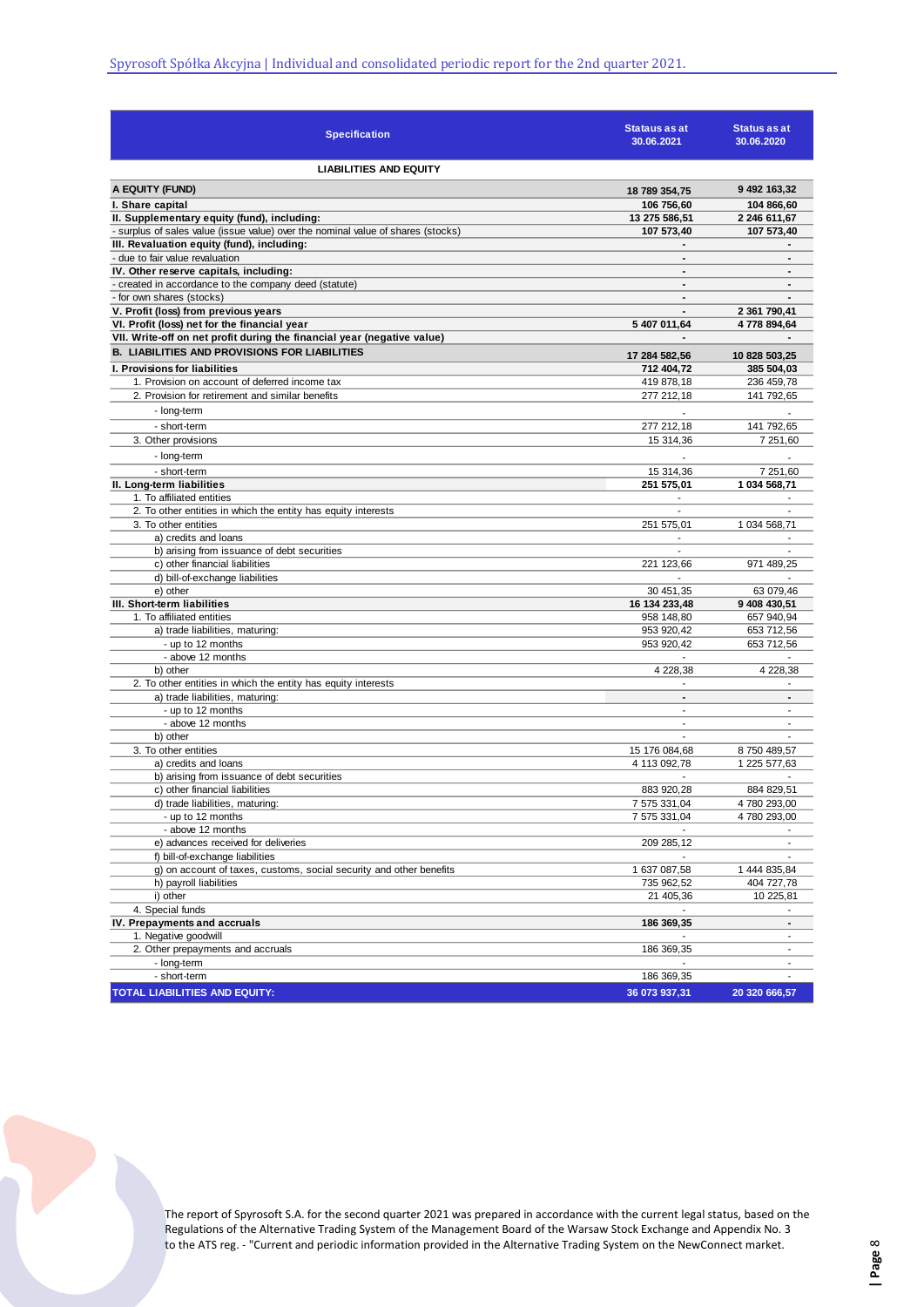### **PROFIT AND LOSS STATEMENT**

| <b>Specification</b>                                                  | From 01.04.2021<br>to 30.06.2021 | From 01.04.2020<br>to 30.06.2020 | From 01.01.2021<br>to 30.06.2021 | From 01.01.2020<br>to 30.06.2020 |
|-----------------------------------------------------------------------|----------------------------------|----------------------------------|----------------------------------|----------------------------------|
| A Net revenue from sales of products, goods and materials, including: | 26 465 295,58                    | 18 310 108,08                    | 52 162 541,13                    | 37 062 541,82                    |
| including: from affiliated entities                                   | 11 051 107,67                    | 4 473 609,05                     | 19 398 553,36                    | 9 020 710,77                     |
| L.<br>Net revenue from sale of products                               | 26 455 853,26                    | 18 276 109,65                    | 52 099 365,84                    | 36 971 077,53                    |
| Ш.<br>Net revenue from sales of goods and materials                   | 9 442.32                         | 33 998.43                        | 63 175,29                        | 91 464,29                        |
| Cost of sold products, goods and materials, including:<br>В.          | 20 838 746,09                    | 13 532 097,80                    | 40 218 586,36                    | 26 896 368,76                    |
| including: from affiliated entities                                   |                                  |                                  |                                  |                                  |
| Manufacturing cost of products sold<br>Ι.                             | 20 829 303,77                    | 13 481 739,78                    | 40 155 960,77                    | 26 802 404,84                    |
| Ш.<br>Value of goods and materials sold                               | 9 442,32                         | 50 358,02                        | 62 625,59                        | 93 963,92                        |
| Gross profit (loss) on sales (A-B)<br>C.                              | 5 626 549.49                     | 4778 010.28                      | 11 943 954,77                    | 10 166 173,06                    |
| D. Costs of sales                                                     |                                  |                                  |                                  |                                  |
| E. Cost of general management                                         | 3 394 008,90                     | 1701861,95                       | 6 169 080,63                     | 4 003 098,64                     |
| F. Profit (loss) on sales (C-D-E)                                     | 2 232 540,59                     | 3 076 148,33                     | 5774 874,14                      | 6 163 074,42                     |
| G. Other operating revenues                                           | 214 527,16                       | 34 916,67                        | 352 710,33                       | 76 434,93                        |
| Profit from disposal of non-financial fixed assets<br>$\mathbf{I}$    | 2 195,47                         | 109,66                           | 3 136,79                         | 518,10                           |
| Ш.<br>Subsidies                                                       | 148 666,95                       | ÷,                               | 261 943,02                       |                                  |
| III.<br>Revaluation of non-financial assets                           |                                  | ÷.                               |                                  | $\sim$                           |
| IV.<br>Other operating revenues                                       | 63 664,74                        | 35 026,33                        | 87 630,52                        | 75 916,83                        |
| H. Other operating costs                                              | 60 097,79                        | 36 223,35                        | 93 689,47                        | 140 818,85                       |
| Loss from the disposal of non-financial fixed assets<br>$\mathbf{I}$  | $\sim$                           | ÷                                |                                  |                                  |
| Revaluation of non-financial assets<br>II.                            | $\sim$                           | ÷.                               | $\sim$                           | ÷                                |
| III.<br>Other operating costs                                         | 60 097,79                        | 36 223,35                        | 93 689,47                        | 140 818,85                       |
| L.<br>Profit (loss) from operating activity (F+G-H)                   | 2 386 969,96                     | 3 074 841,65                     | 6 033 895,00                     | 6 098 690,50                     |
| J. Financial revenues                                                 | 334 983,70                       | ÷,                               | 842 615,44                       |                                  |
| $\mathbf{L}$<br>Dividends and share in profit, including:             | 659 302,45                       | ä,                               | 659 302,45                       | $\overline{\phantom{a}}$         |
| a) from affiliated entities, including:                               | 659 302,45                       | ä,                               | 659 302,45                       | ÷                                |
| - in which the entity has equity interests                            | 659 302,45                       | $\sim$                           | 659 302,45                       | ÷,                               |
| b) from other entities, including:                                    |                                  | $\sim$                           |                                  | $\overline{\phantom{a}}$         |
| - in which the entity has equity interests                            | $\blacksquare$                   | $\sim$                           | $\sim$                           | $\sim$                           |
| $\mathbf{u}$<br>Interest, including:                                  | $\sim$                           | ÷.                               | 4 241,11                         | ÷                                |
| - from affiliated entities                                            | ÷.                               | $\overline{\phantom{a}}$         | 4 241,11                         | ÷                                |
| III.<br>Profit from the disposal of financial assets, including:      | $\sim$                           | ÷                                | ÷.                               | $\overline{a}$                   |
| - in affiliated entities                                              | $\overline{a}$                   | $\tilde{\phantom{a}}$            | $\overline{a}$                   | $\sim$                           |
| IV.<br>Revaluation of investments                                     |                                  | $\sim$                           |                                  | $\sim$                           |
| V.<br>Other                                                           | $\sim$<br>324 318,75             | ÷                                | 179 071,88                       | $\overline{a}$                   |
| K. Financial costs                                                    | 141 034,30                       | 45 564,30                        | 211 857,59                       | 171 097,86                       |
| $\mathbf{L}$<br>Interest, including:                                  | 23 973,91                        | 26 045,81                        | 42 494,03                        | 63 605,69                        |
| - for affiliated entities                                             |                                  |                                  |                                  |                                  |
| Loss on the disposal of financial assets, including:<br>Ш.            | $\overline{a}$                   | $\sim$                           | $\overline{a}$                   | $\sim$                           |
| - in affiliated entities                                              | $\sim$                           | $\sim$                           | $\sim$                           | $\overline{a}$                   |
| Revaluation of investments<br>III.                                    |                                  | ÷                                |                                  | $\sim$                           |
| IV.<br>Other                                                          | 117 060,39                       | 19 518,49                        | 169 363,56                       | 107 492,17                       |
| L. Gross profit (loss) (I+J-K)                                        | 2 580 919,36                     | 3 029 277,35                     | 6 664 652,85                     | 5 927 592,64                     |
| M. Income tax                                                         | 309 928,29                       | 559 709,00                       | 1 229 171,29                     | 1 148 698,00                     |
| N. Other obligatory profit decrease (loss increase)                   | 28 469,92                        |                                  | 28 469,92                        |                                  |
| O. Net profit (loss) (L-M-N)                                          | 2 242 521,15                     | 2 469 568,35                     | 5 407 011,64                     | 4778 894,64                      |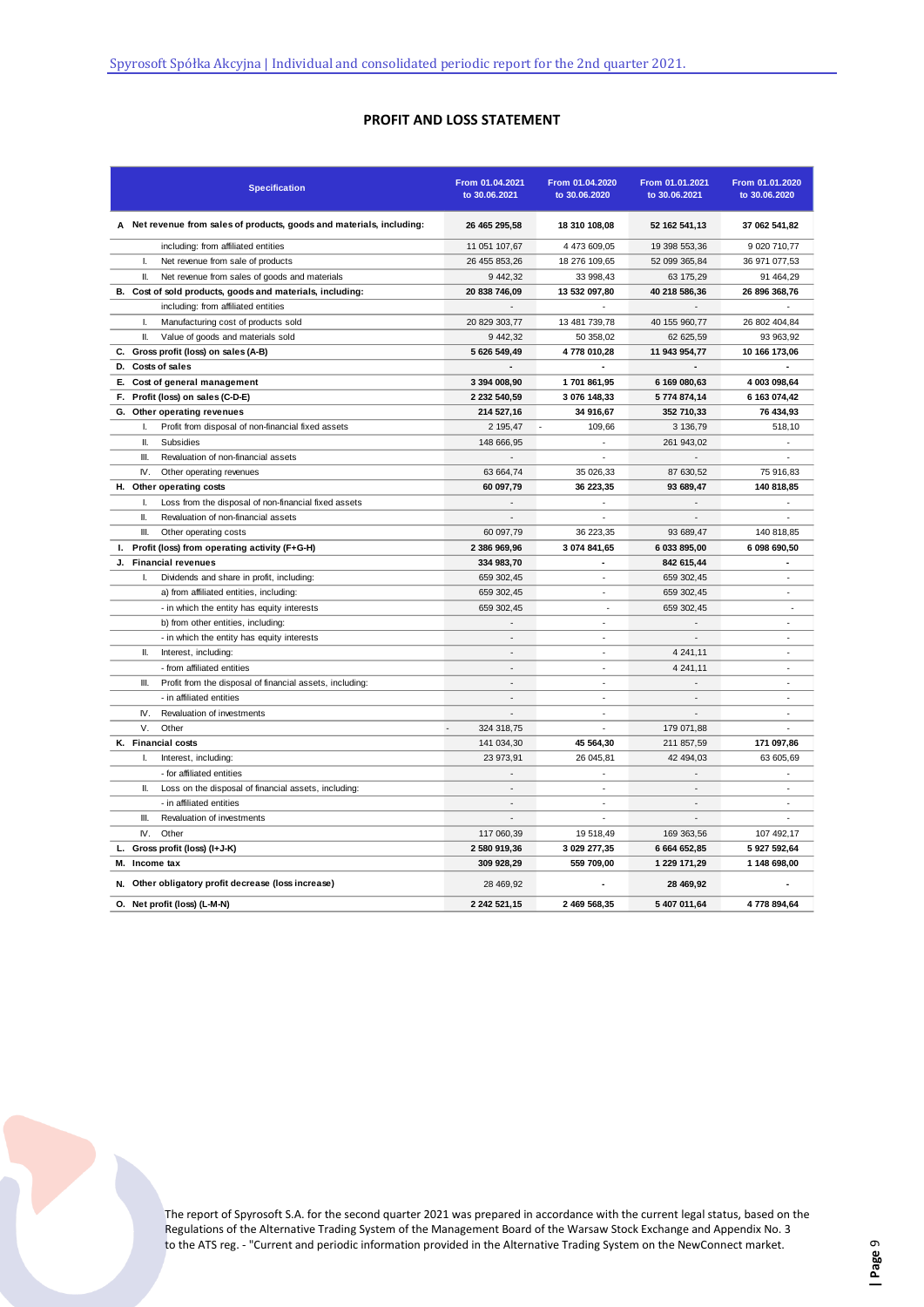# **CASH FLOW**

| <b>Specification</b>                                                                          | From 01.04.2021<br>to 30.06.2021 | From 01.04.2020<br>to 30.06.2020 | From 01.01.2021<br>to 30.06.2021 | From 01.01.2020<br>to 30.06.2020 |
|-----------------------------------------------------------------------------------------------|----------------------------------|----------------------------------|----------------------------------|----------------------------------|
| CASH FLOWS FROM OPERATIONAL ACTIVITIES<br>А.                                                  |                                  |                                  |                                  |                                  |
| I. Net profit (loss)                                                                          | 2 242 521,15                     | 2 469 568,35                     | 5 407 011,64                     | 4 778 894,64                     |
| II. Corrections together                                                                      | -260 285,77                      | -4 324 114,80                    | -3 694 453,41                    | -2 582 402,84                    |
| 1. Amortisation and depreciation                                                              | 425 687,80                       | 268 149,45                       | 825 986,23                       | 527 232,32                       |
| 2.<br>Gains (losses) due to exchange differences                                              | 0,00                             | 0,00                             | 0,00                             | 0,00                             |
| 3.<br>Interest and profit share (dividends)                                                   | 140 938,83                       | 102 085,76                       | 207 008,42                       | 139 645,64                       |
| 4.<br>Profit (loss) from investment activities                                                | $-2$ 195,47                      | 109,66                           | $-3136,79$                       | $-518, 10$                       |
| 5.<br>Change in provisions                                                                    | -91 779,33                       | $-34528,75$                      | 69 228,65                        | $-34658,70$                      |
| 6.<br>Change in inventory                                                                     | $-27436.40$                      | 14 466,23                        | 43 605.19                        | $-23464,07$                      |
| 7.<br>Change in receivables                                                                   | -308 064,69                      | -3 786 318,61                    | -5 567 225,89                    | -4 128 496,17                    |
| 8.<br>Change in short-term liabilities, excluding credits and loans                           | -1 026 106,32                    | -847 784,07                      | 972 249,17                       | 926 409,60                       |
| 9.<br>Change in prepayments and accruals                                                      | 628 669,81                       | 2 2 2 4, 18                      | -242 168,39                      | 53 635,64                        |
| 10. Other adjustments                                                                         | 0,00                             | $-42518,65$                      | 0,00                             | -42 189,00                       |
| III. Net cash flows from operating activities (I +/- II)                                      | 1 982 235,38                     | -1 854 546,45                    | 1712 558,23                      | 2 196 491,80                     |
| CASH FLOWS FROM INVESTMENT ACTIVITIES<br>В.                                                   |                                  |                                  |                                  |                                  |
| I. Inflows                                                                                    | 23 112,01                        | 13 127,13                        | 513 453,82                       | 20 534,64                        |
| 1.<br>Disposal of intangible and tangible fixed assets                                        | 23 112,01                        | 13 127,13                        | 42 452,18                        | 20 534,64                        |
| 2.<br>Disposal of investments in real property and in intangible assets                       | 0,00                             | 0,00                             | 0,00                             | 0,00                             |
| 3.<br>From financial assets, including:                                                       | 0,00                             | 0,00                             | 471 001,64                       | 0,00                             |
| a) in affiliated entities                                                                     | 0,00                             | 0,00                             | 471 001,64                       | 0,00                             |
| b) in other entities                                                                          | 0,00                             | 0,00                             | 0,00                             | 0,00                             |
| - disposal of financial assets                                                                | 0,00                             | 0,00                             | 0,00                             | 0,00                             |
| - dividends and profit share                                                                  | 0,00                             | 0,00                             | 0,00                             | 0,00                             |
| - repayment of granted long-term loans                                                        | 0,00                             | 0,00                             | 0,00                             | 0,00                             |
| - interest                                                                                    | 0,00                             | 0,00                             | 0,00                             | 0,00                             |
| - other inflows from financial assets                                                         | 0,00                             | 0,00                             | 0,00                             | 0,00                             |
| 4.<br>Other inflows from investment activities                                                | 0,00                             | 0,00                             | 0,00                             | 0,00                             |
| II. Outflows                                                                                  | 850 424,16                       | 284 958,90                       | 1 550 294,36                     | 638 797,10                       |
| 1. Purchase of intangible and tangible fixed assets                                           | 849 824,16                       | 284 418,90                       | 1549 694,36                      | 588 257,10                       |
| 2.<br>investments in real property and in intangible assets                                   | 0,00                             | 0,00                             | 0,00                             | 0,00                             |
| 3.<br>For financial assets, including:                                                        | 600,00                           | 540,00                           | 600,00                           | 50 540,00                        |
| a) in affiliated entities                                                                     | 600,00                           | 540,00                           | 600,00                           | 50 540,00                        |
| b) in other entities                                                                          | 0,00                             | 0,00                             | 0,00                             | 0,00                             |
| - purchase of financial assets                                                                | 0,00                             | 0,00                             | 0,00                             | 0,00                             |
| - long-term loans granted                                                                     | 0,00                             | 0,00                             | 0,00                             | 0,00                             |
| 4. Inne wydatki inwestycyjne                                                                  | 0,00                             | 0,00                             | 0,00                             | 0,00                             |
| III. Net cash flows from investment activities (I - II)                                       | $-827312,15$                     | -271 831,77                      | -1 036 840,54                    | -618 262,46                      |
| C. CASH FLOWS FROM FINANCIAL ACTIVITIES                                                       |                                  |                                  |                                  |                                  |
| I. Inflows                                                                                    | 3 449 671,79                     | 0,00                             | 3 449 671,79                     | 0,00                             |
| 1. Net inflows from issuance of shares and other capital instruments                          | 0,00                             | 0,00                             | 0,00                             | 0,00                             |
| 2.<br>Credits and loans                                                                       | 3 449 671,79                     | 0,00                             | 3 449 671,79                     | 0,00                             |
| 3.<br>Issuance of debt securities                                                             | 0,00                             | 0,00                             | 0,00                             | 0,00                             |
| 4.<br>Other inflows from financial activities                                                 | 0,00                             | 0,00                             | 0,00                             | 0,00                             |
| II. Outflows                                                                                  | 585 711,61                       | $-105508,56$                     | 876 230,49                       | 2 261 916.92                     |
| 1.<br>Purchase of own shares (stocks)                                                         | 0,00                             | 0,00                             | 0,00                             | 0,00                             |
| 2. Dividend and other payments to shareholders                                                | 0,00                             | 0,00                             | 0,00                             | 0,00                             |
| 3.<br>Profit distribution liabilities other than profit distribution payments to shareholders | 0,00                             | 0,00                             | 0,00                             | 0,00                             |
| 4.<br>Repayment of credits and loans                                                          | 186 670,00                       | -374 249,68                      | 186 670,00                       | 1 722 415,55                     |
| 5.<br>Redemption of debt securities                                                           | 0,00                             | 0,00                             | 0,00                             | 0,00                             |
| 6.<br>On account of other financial liabilities                                               | 0,00                             | 0,00                             | 0,00                             | 0,00                             |
| 7. Payment of liabilities arising from financial leases                                       | 226 925,58                       | 208 844,36                       | 447 133,76                       | 399 855,73                       |
| 8.<br>Interest                                                                                | 55 055,64                        | 25 949,70                        | 73 366,26                        | 63 509,58                        |
| 9.<br>Other outflows from financial activities                                                | 117 060,39                       | 33 947,06                        | 169 060,47                       | 76 136,06                        |
| III. Net cash flows from financial activities (I - II)                                        | 2 863 960,18                     | 105 508,56                       | 2 573 441,30                     | -2 261 916,92                    |
| D. TOTAL NET CASH FLOWS (A.III+/-B.III+/-C.III)                                               | 4 018 883,41                     | -2 020 869,66                    | 3 249 158,99                     | -683 687,58                      |
| <b>BALANCE SHEET CHANGE IN CASH, INCLUDING:</b><br>E.                                         | 4 018 883,41                     | -2 020 869,66                    | 3 249 158,99                     | -683 687,58                      |
| - zmiana stanu środków pieniężnych z tytułu różnic kursowych                                  | 0,00                             | 0,00                             | 0,00                             | 0,00                             |
| <b>CASH OPENING BALANCE</b><br>F.                                                             | 3 495 003,17                     | 2 661 515,35                     | 4 264 727,59                     | 1 324 333,27                     |
| G. CLOSING BALANCE OF CASH (F+/-D), INCLUDING:                                                | 7 513 886,58                     | 640 645,69                       | 7 513 886,58                     | 640 645,69                       |
| - of limited disposability                                                                    | 0,00                             | 0,00                             | 0,00                             | 0,00                             |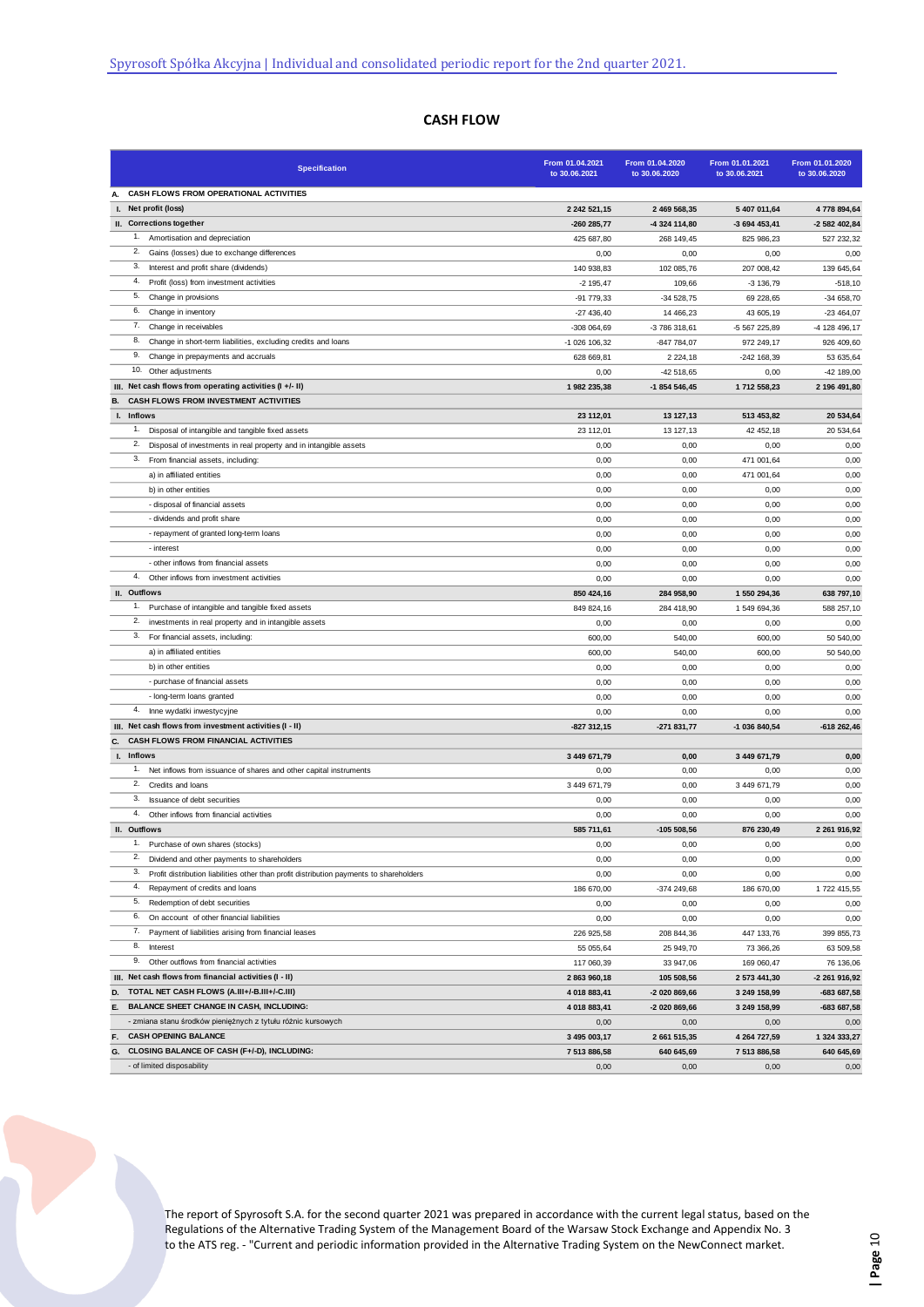# **STATEMENT OF CHANGES IN EQUITY (FUND)**

| <b>Specification</b>                                                                                   | Stataus as at 30.06.2021 | <b>Status as at 30.06.2020</b> |
|--------------------------------------------------------------------------------------------------------|--------------------------|--------------------------------|
| I.a. Opening balance of equity (OB)                                                                    | 13 382 343.11            | 4713268.68                     |
| a) changes in adopted accounting rules (policy)                                                        | 0,00                     | 0,00                           |
| b) corrections of fundamental errors                                                                   | 0,00                     | 0,00                           |
| I.a. Opening balance of equity (OB) after corrections                                                  | 13 382 343,11            | 4713 268,68                    |
| 1. Opening balance of share capital                                                                    | 106 756,60               | 102 976,60                     |
| 1.1. Changes in share capital                                                                          | 0,00                     | 1890,00                        |
| a) increases (on account of)                                                                           | 0,00<br>0,00             | 1890,00<br>1890,00             |
| - issuance of shares (stocks)<br>- other                                                               | 0,00                     | 0,00                           |
| b) decreases (on account of)                                                                           | 0,00                     | 0,00                           |
| - redemption of shares (stocks)                                                                        | 0,00                     | 0,00                           |
| - other                                                                                                | 0,00                     | 0,00                           |
| 1.2. Closing balance of share capital                                                                  | 106 756,60               | 104 866,60                     |
| 2. Opening balance of supplementary capital                                                            | 4 608 402,08             | 2 246 611,67                   |
| 2.1. Changes in supplementary capital                                                                  | 0,00                     | 0,00                           |
| a) increases (on account of)                                                                           | 8 667 184,43             | 0,00                           |
| - issuance of shares above the nominal value                                                           | 0,00                     | 0,00                           |
| - profit distribution (statutory)                                                                      | 0,00                     | 0,00                           |
| - profit distribution (above the statutory minimum value)                                              | 8 667 184,43             | 0,00                           |
| - other                                                                                                | 0,00                     | 0,00                           |
| b) decreases (on account of)<br>- cover of loss                                                        | 0,00<br>0,00             | 0,00<br>0,00                   |
| - other                                                                                                | 0,00                     | 0,00                           |
| 2.2. Closing balance of supplementary capital (fund)                                                   | 13 275 586,51            | 2 246 611,67                   |
| 3. Opening balance of revaluation capital                                                              | 0,00                     | 0,00                           |
| 3.1. Changes in revaluation capital                                                                    | 0,00                     | 0,00                           |
| a) increases (on account of)                                                                           | 0,00                     | 0,00                           |
| $\sim$                                                                                                 | 0,00                     | 0,00                           |
| b) decreases (on account of)                                                                           | 0,00                     | 0,00                           |
| - disposal of fixed assets                                                                             | 0,00                     | 0,00                           |
| Ŀ                                                                                                      | 0,00                     | 0,00                           |
| 3.2. Closing balance of revaluation capital                                                            | 0,00                     | 0,00                           |
| 4. Opening balance of other reserve capitals                                                           | 0,00                     | 1890,00                        |
| 4.1. Changes in other reserve capitals                                                                 | 0,00                     | $-1890,00$                     |
| a) increases (on account of)                                                                           | 0,00                     | 0,00                           |
| - capital contributions<br>b) decreases (on account of)                                                | 0,00<br>0.00             | 0,00<br>1890.00                |
| - issuance of shares                                                                                   | 0,00                     | 1890,00                        |
| 4.2. Closing balance of other reserve capitals                                                         | 0,00                     | 0,00                           |
| 6. Opening balance of profit (loss) from previous years                                                | 8 667 184,43             | 2 361 790,41                   |
| 5.1. Closing balance of profit from previous years                                                     | 8 667 184,43             | 2 576 099,94                   |
| a) changes in adopted accounting rules (policy).                                                       | 0,00                     | 0,00                           |
| b) corrections of fundamental errors                                                                   | 0,00                     | 0,00                           |
| 5.2. Opening balance of profit from previous years after corrections                                   | 8 667 184,43             | 2 576 099,94                   |
| a) increases (on account of)                                                                           | 0,00                     | 0,00                           |
| - profit distribution from previous years                                                              | 0,00                     | 0,00                           |
|                                                                                                        | 0,00                     | 0,00                           |
| b) decreases (on account of)                                                                           | 8 667 184,43             | 0,00                           |
|                                                                                                        | 8 667 184,43             | 0,00                           |
| 5,3. Closing balance of profit from previous years<br>5.4. Opening balance of loss from previous years | 0,00<br>0.00             | 2 576 099,94<br>-214 309,53    |
| a) changes in adopted accounting rules (policy).                                                       | 0,00                     | 0,00                           |
| b) corrections of fundamental errors                                                                   | 0,00                     | 0,00                           |
| 5.5 Opening balance of loss from previous years after corrections                                      | 0,00                     | 0,00                           |
| a) increases (on account of)                                                                           | 0,00                     | 0,00                           |
| - retained loss brought forward for covering                                                           | 0,00                     | 0,00                           |
| $\sim$ $\sim$                                                                                          | 0,00                     | 0,00                           |
| b) decreases (due to)                                                                                  | 0.00                     | 0,00                           |
| $\sim$ $\sim$                                                                                          | 0,00                     | 0,00                           |
| 5.6 Closing balance of loss from previous years                                                        | 0,00                     | $-214309,53$                   |
| 5.7 Closing balance of profit (loss) from previous years                                               | 0,00                     | 2 361 790,41                   |
| 6. Net result                                                                                          | 5 407 011,64             | 4 778 894,64                   |
| a) net profit                                                                                          | 5 407 011,64             | 4778 894,64                    |
| b) net loss                                                                                            | 0,00                     | 0,00                           |
| c) write-offs on profit<br>II. Closing balance of equity (CB)                                          | 0,00<br>18 789 354,75    | 0,00<br>9 492 163,32           |
| III. Equity after proposed profit distribution (cover of loss)                                         | 18 789 354,75            | 9 492 163,32                   |
|                                                                                                        |                          |                                |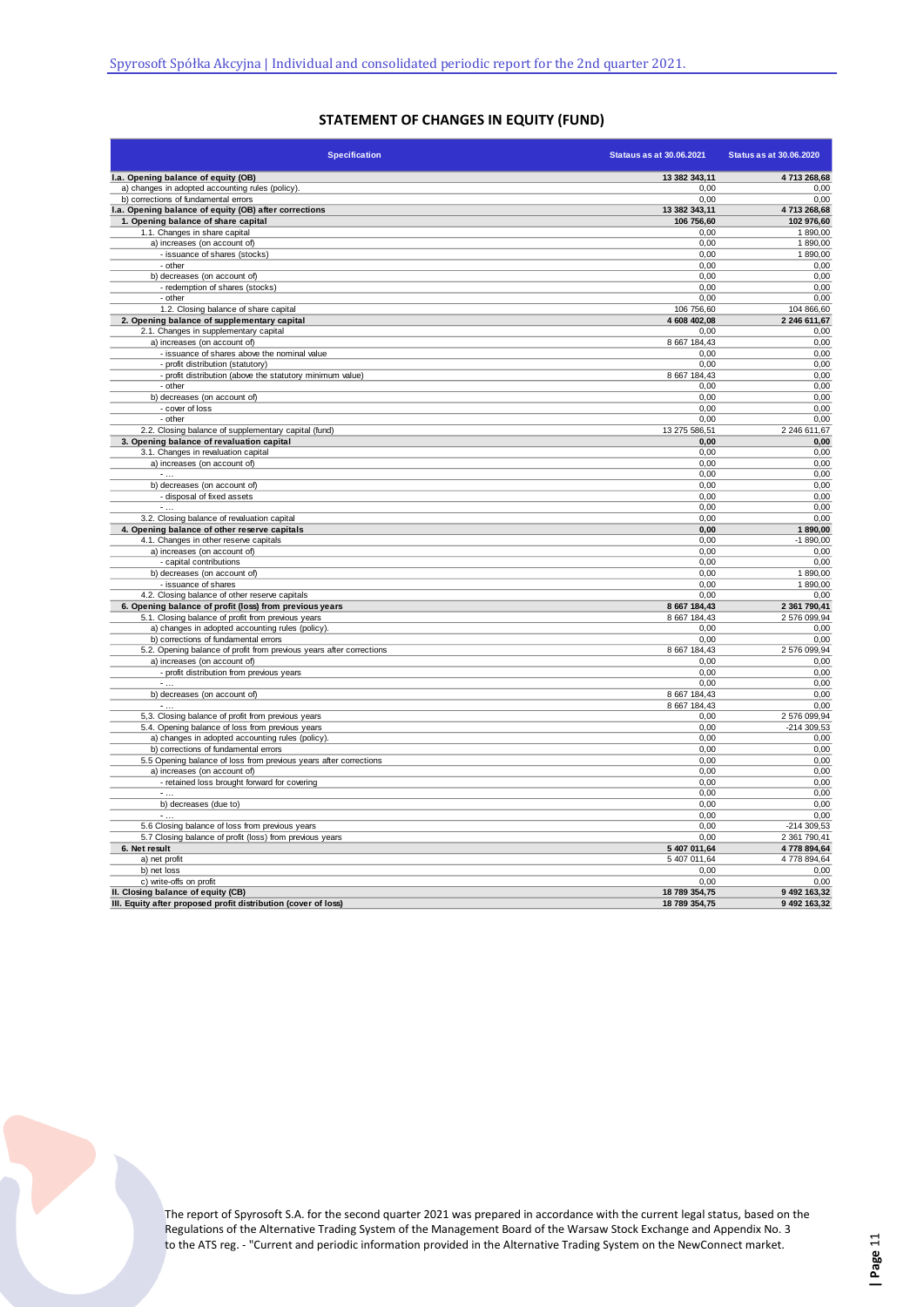# **IV. INFORMATION ON THE PRINCIPLES ADOPTED TO PREPARE THE REPORT, INCLUDING INFORMATION ON CHANGES IN APPLIED ACCOUNTING PRINCIPLES (POLICY)**

The financial statement has been prepared in accordance with the Company's accounting policy.

In the periods covered by the financial statements no changes in the applied accounting principles took place. The data is presented in Polish zloty..

#### **Accounting principles (policy):**

#### **Discussion regarding the adopted accounting principles (policies), to the extent the Act offers and individual a right to choose, including:**

Shares and stocks in subsidiaries and other entities, both long-term and short-term, are valued at the purchase price with consideration to a possible impairment. Release of a long-term investment component is valuated successively, at the prices of the components that the entity acquired the earliest (FIFO). Write-offs are made in case of permanent impairment of an investment, which takes place when there is a high probability that the investment will not generate expected economic profits in the future (partially or fully).

Financial liabilities are valued at their nominal value as of the date of the origin, and after initial booking, acc. to the adjusted purchase price. Short-term liabilities are valued at the value requiring payment due to insignificant discounting effects.

Monetary assets comprise assets in form of the national currency, foreign currency and foreign exchange. Cash assets also include accrued interest on financial assets. Financial assets payable or due within 3 months from their receipt, issuance, purchase or establishment (of a deposit) are classified as cash for the purposes of the cash flow statement.

#### **methods of valuation of assets and liabilities (including depreciation):**

Tangible fixed assets and intangible assets (including costs of completed development works) are valuated acc. to acquisition price or production costs less depreciation or amortization write-offs and impairment losses. The Company applies annual depreciation rates determined individually for each fixed asset and intangible assets based on the expected period of use.

Currently used property is depreciated at rates ranging from 14% to 50%. The correctness of accepted periods and depreciation rates is subject to regular verification. Fixed assets and intangible assets with the initial value exceeding PLN 0.5 thousand are recorded in the fixed assets register and depreciated on a straight-line basis from the month following the month of putting them to use. Assets of lower value are also included into the fixed assets register and they are depreciated once.

Receivables are valued at the amount of the payment due, on the basis of the prudent valuation principle, and shown in the net value (after deduction of receivables write-offs). The value of receivables is subject to revaluation, based on degree of probability of their payment, by means of revaluation writeoffs.

An entity makes prepayments if they relate to future reporting periods, unless the amount is insignificant for the financial statements, in which case the amount is recorded as an expense at the date of purchase of the goods or services.

Provisions for liabilities are valued at a reasoned, reliably valuated value. Provisions are made for certain or highly probable future liabilities amount of which can be reliably estimated, and in particular for losses on business transactions in progress, including guarantees, sureties, credit operations and the effects of pending legal proceedings.

#### **determination of the financial result:**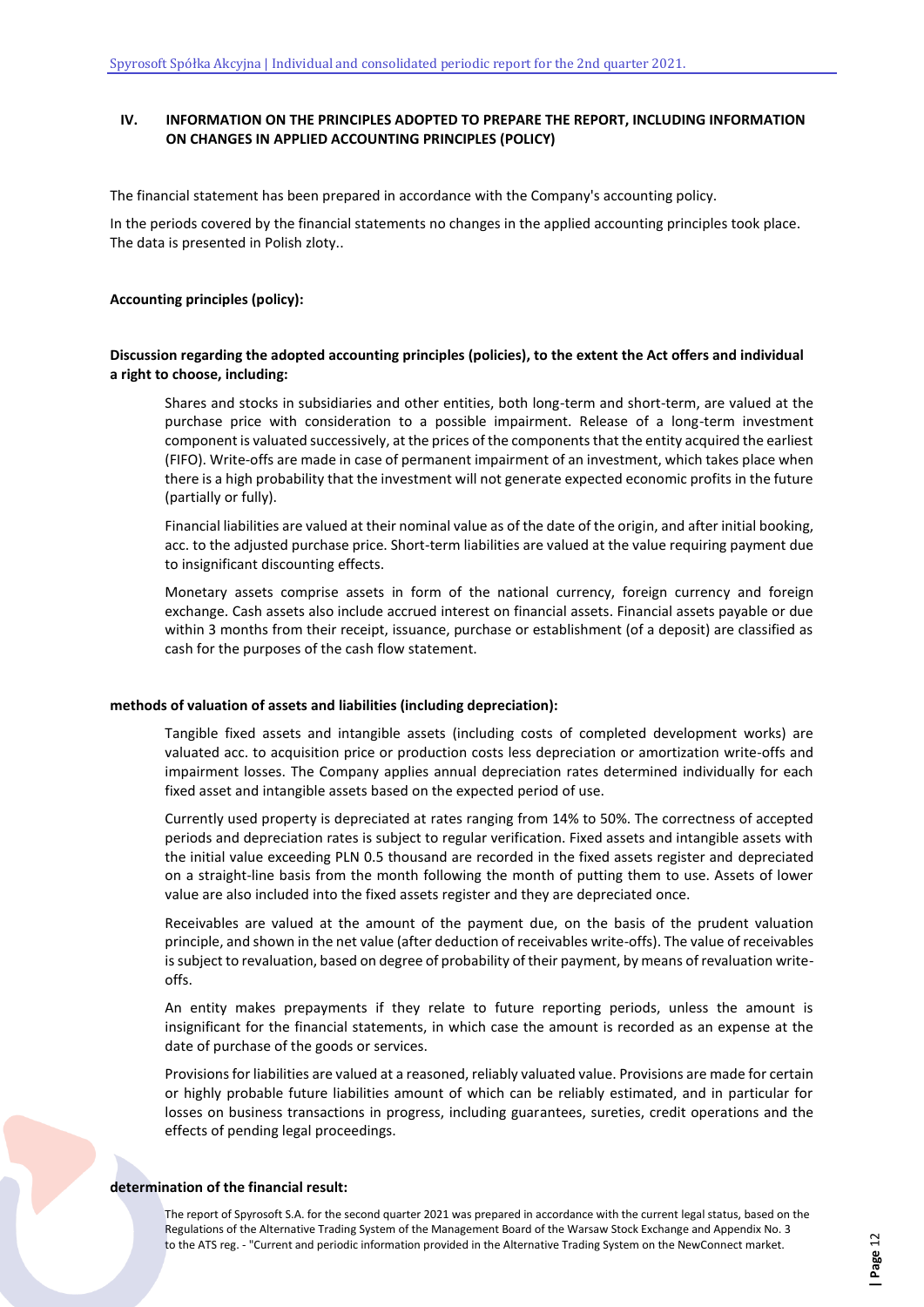The financial net profit and loss figure comprises the result from operating activity, including other operating revenues and costs, the result from financial operations, obligatory charges to the financial result arising from the income tax which the entity is a taxpayer, and payments equal to it under separate regulations. The result from the operating activity is the difference between net revenues from the sale of products, goods and materials, including subsidies, discounts, rebates and other increases or decreases, without the VAT tax and other taxes directly related to turnover, and (between) other operating revenues and the value of sold products, goods and materials valuated at production costs or purchase prices, increased by the total general management costs incurred since the beginning of the fiscal year, sales of products, goods and materials and other operating costs. The result of financial operations is the difference between financial revenues, in particular from dividends (shares in profits), interest, profits from sale and revaluation of investments other than those enumerated in Article 28.1.1a, as well as the surplus of positive exchange rate differences over negative ones, and financial costs, in particular from interest, losses from the sale and revaluation of investments other than those set out in Article 28.1.1a, the surplus of negative exchange rate differences over positive ones, except for interest, commissions, positive and negative exchange rate differences referred to in Article 28.4 and 8.2.

#### **determination of the manner the financial statements are prepared:**

The Company prepares financial statements on the grounds of the provisions established in the Accounting Act. The profit and loss account is presented as the calculation variant and the cash flow statement is based on the indirect method.

#### **principles governing preparation of individual financial statements:**

Financial statements of subsidiaries are generally prepared for the same reporting period as those for the parent unit (company). Only in case of consolidated financial statements for the fiscal year 2018, a subsidiary - Spyrosoft Solutions S.A. is presented for a shorter period, i.e. from 22 March 2018, i.e. from the date of registration of the company. The consolidated financial statement is prepared on the basis of consistent accounting principles, based on consolidated accounting principles applied to transactions and economic events of a similar nature, and in cases of differences, in order to eliminate any discrepancies in the applied accounting principles, certain consolidation adjustments are made.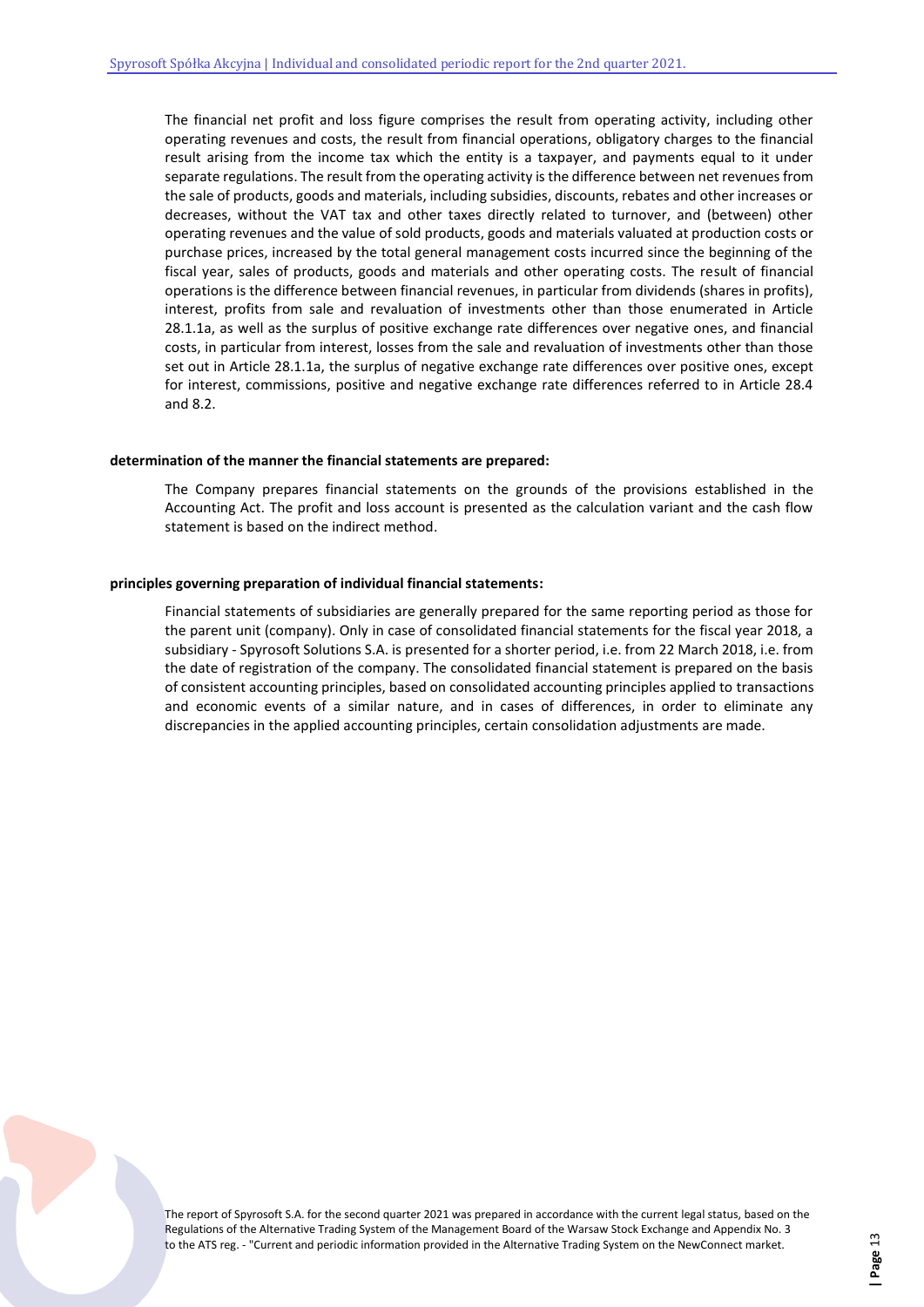# <span id="page-13-0"></span>**V. SHORT DESCRIPTION OF THE ISSUER'S SIGNIFICANT ACHIEVEMENTS OR FAILURES IN THE REPORTING PERIOD, INCLUDING A DESCRIPTION OF THE MOST IMPORTANT FACTORS AND EVENTS, IN PARTICULAR OF AN UNTYPICAL NATURE, AFFECTING THE ACHIEVED RESULTS**

In the second quarter of 2021, as a result of the constantly high demand for IT services, the Spyrosoft S.A. Group recorded an increase in revenues, acquiring as many as 18 new clients from the following industries: automotive, financial services, HR, media and entertainment, industry 4.0 and telemedicine. The second quarter of 2021 has been historically the best quarter when it comes to the number of new clients. Currently, the Spyrosoft S.A. Group provides services to 84 clients and working on 178 projects. Due to the growing demand, the Group also sees long-term potential in increasing rates for the services provided.

The number of employees in all the companies and branches of Spyrosoft S.A. Group is continually growing - in the second quarter of 2021, 56 people joined the Spyrosoft team, thus increasing the total number of specialists cooperating with the company to 673 people (as for the end of June 2021).

Due to the constantly growing number of clients and projects, the Group plans to further increase the number of associates. The demand for new employees is supported by the company's internship programs and educational courses, which are reaching an increasing number of people outside of Spyrosoft, as well as the company's current employees interested in retraining. Despite the fact that the return on this investment occurs within 6 - 12 months, the company plans to increase expenditure on retraining and training its staff. The Group is also investing heavily in acquiring the best specialists and expanding the base of offices in Poland and abroad.

The only limitation in acquiring new employees at the moment is the time necessary for their employment. Spyrosoft is intensively promoting itself as an employer to speed up the process. In turn, the growing employment costs on the part of the employer may pose a threat to the Group's recruitment activities, but the above-mentioned increase in rates should balance this increase in the long term.

On June 23, 2021, by a resolution of the General Meeting of Shareholders, a decision was made to dematerialize the shares and apply for admission and introduction of the Company's shares to trading on the regulated market operated by the Warsaw Stock Exchange. The stock exchange debut on the WSE main market is planned to happen in the current calendar year.

The trend related to the growing demand for IT services is still a key factor in the growth of the Spyrosoft Group, and the forecasts for its maintenance allow optimistic planning for the next quarters of 2021.

#### **Individual financial results for the 2nd quarter of 2021**

In Q2 2021, Spyrosoft S.A. achieved PLN 26.5 million in revenues, which means 3% growth in comparison with the previous quarter and 37% (PLN 6.9 million) growth in comparison with Q2 2020.

The cost of products and services sold reached PLN 20.8 million, which means a growth of PLN 7.3 million (54%) in comparison with Q2 2020 and of 7.5% (PLN 1.5 million) in comparison with the previous quarter. A quicker growth of costs as compared to the growth of revenues YOY is largely – as it was in the previous year – caused by the base effect, as in 2020 the company had introduced measures directed at lowering the expenses without reducing employment in response to the concerns regarding a possible economic downturn due to the outbreak of covid-19 pandemic.

The company achieved gross profit of PLN 5.6 million, thus noting an increase of 17.8% in comparison to the corresponding period of the previous year and a decrease of 10.9% in comparison to the previous quarter, when the gross profit amounted to PLN 6.3 million. The gross margin on sales was 21.3%, i.e. it decreased by 3% YOY and by 3.7% Q/Q.

Q2 2021 brought about an increase in general administrative expenses by 22%  $Q/Q$  – the expenses amounted to PLN 3.4 million. In comparison to Q1 2020, the expenses grew by 99%.

The profit on sales decreased by 37% Q/Q to the amount of PLN 2.2 million. The sales margin amounted to 8.4%, which means it was lower by 8.4% compared to the same quarter of the previous year and by 5.6% Q/Q.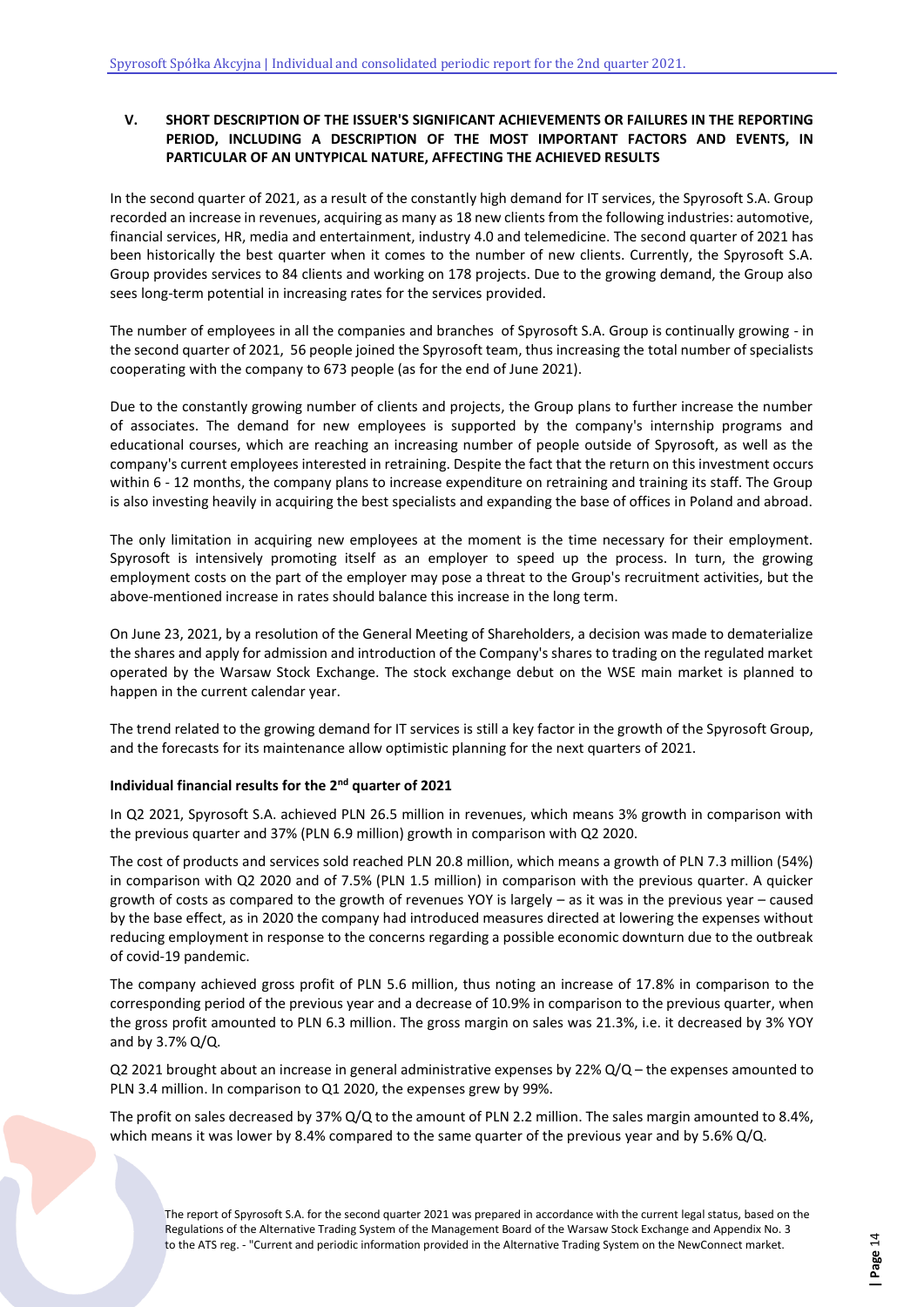Operating profit in Q2 2021 decreased by 34.5% compared to Q1 2021 and amounted to PLN 2.4 million. The result was also 22.4% lower than in the corresponding period of 2020. The margin on operating activities reached the level of 9% and was lower by 5% Q/Q and by 7.8% YOY.

Net profit amounted to PLN 2.2 million, meaning a decrease by 29% in comparison with the previous quarter. Comparing to Q2 2020 (net profit of PLN 2.5 million), it has decreased by 9%.

Net margin reached the level of 8.5%, meaning a decrease by 5% YOY and by 3.5% Q/Q.

As of June 30th, 2021, the balance sheet total amounted to PLN 36 million, which means it was higher by PLN 4.3 million than on March 31st, 2021 and by PLN 15.7 million than on June 30<sup>th</sup>, 2020. Short-term receivables increased by PLN 0.2 million Q/Q, reaching PLN 20.9 million, while short-term liabilities increased by PLN 2.2 million compared to the previous period, reaching PLN 16.1 million.

Equity reached the level of PLN 18.8 million and was higher by 14% higher in comparison to the situation on March 31<sup>st</sup>, 2021, and by 98% in comparison to the situation on June 30<sup>th</sup>, 2020.

#### **Consolidated financial results for the 3rd quarter of 2021**

In Q2 2021, the consolidated income of the Spyrosoft Capital Group amounted to PLN 39.1 million, with an increase of 49% over the corresponding period of the previous year and of 10% over the previous quarter.

Consolidated cost of products and services sold by the Spyrosoft Capital Group in Q2 2021 amounted to PLN 27.8 million and was by 61% higher than in the corresponding period of the previous year and by 13.6% higher than in the previous quarter. A quicker growth of costs as compared to the growth of revenues YOY was caused – as in the previous quarter, analogically to the individual results – caused by the base effect, as in 2020 the company had introduced measures directed at lowering the expenses without reducing employment in response to the concerns regarding a possible economic downturn due to the outbreak of covid-19 pandemic. The increase in costs in Q2 2021 is in line with the Group's budget assumptions for 2021.

Gross profit on sales reached PLN 11.3 million, which is a result by 26.4% better than in the corresponding period of the previous year, and by 2.6% lower than in Q1 2021. The gross margin on sales reached 30%, meaning a decrease by 4% YOY by 1% Q/Q.

Consolidated general administrative costs of the Spyrosoft Capital Group in Q2 2021 amounted to PLN 7.1 million, which means they were higher by 69.5% than the Group's general administrative expenses in Q2 2020 and by 25.7% than general administrative expenses in the previous quarter.

Consolidated operating profit for the period from April to June 2021 decreased by 21% Q/Q and amounted to PLN 4.3 million. The margin on operating activities reached the level of 13.1%, which means a decrease by 2.3% compared to the previous quarter and by 4.9% compared to the same period of the previous year.

Net profit of the Spyrosoft Capital Group in the first quarter of 2021 amounted to PLN 3.1 million, which means a decrease by 19.6% YOY and by 30.8% Q/Q. The net margin, with the value of 10.1%, was lower by 2.4% Q/Q and 4.5 YOY.

The balance sheet total as of June 30<sup>th</sup>, 2021 amounted to PLN 68.3 million and was 5% higher than on March  $31<sup>st</sup>$ , 2021. Short-term receivables increased by 9% Q/Q, reaching PLN 26.1 million. In the same period, shortterm liabilities increased by PLN 1.3 million (5% Q/Q), to PLN 26.5 million.

The Group's equity increased by 10% after the second quarter of 2021 compared to the situation on March 31st, 2021, and amounted to PLN 34 million.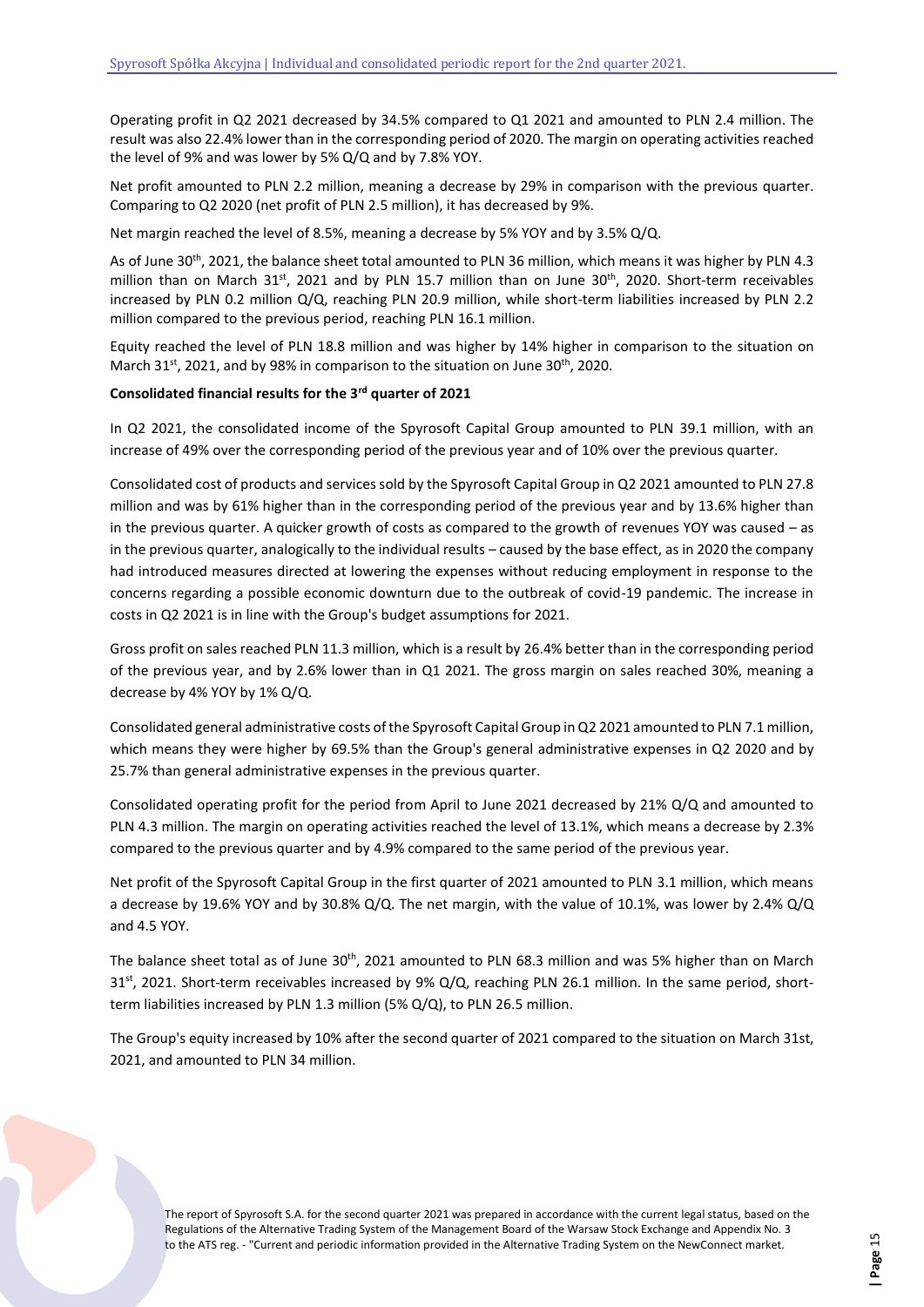# <span id="page-15-0"></span>**VI. OPINION REGARDING POSSIBILITY OF MEETING THE PUBLISHED FORECASTS FOR THE YEAR IN THE LIGHT OF THE RESULTS PRESENTED IN THE QUARTERLY REPORT**

Not applicable. The Issuer did not publish financial forecasts for 2021.

# <span id="page-15-1"></span>**VII. DESCRIPTION OF THE STATUS OF THE ISSUER'S ACTIVITIES AND INVESTMENTS AND THEIR REALIZATION SCHEDULE**

Not applicable.

#### <span id="page-15-2"></span>**VIII. INFORMATION ON THE ACTIVITY IN THE FIELD OF INNOVATIVE SOLUTIONS IN THE ENTERPRISE**

Not applicable. In the period covered by the report, the Issuer did not take any initiatives aimed to implement innovative solutions in the enterprise.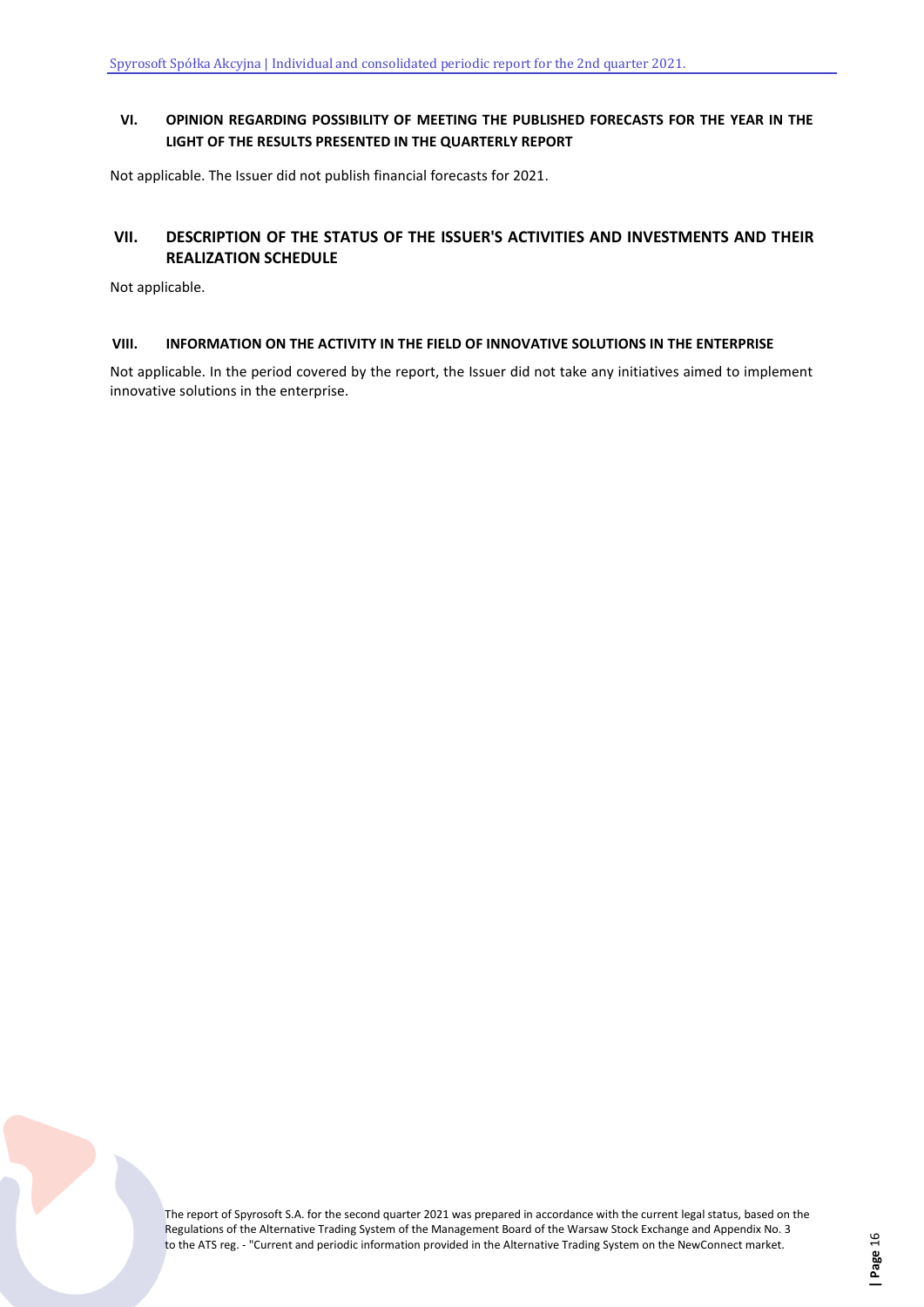# <span id="page-16-0"></span>**IX. DESCRIPTION OF THE ORGANISATION OF THE ISSUER'S CAPITAL GROUP, INCLUDING ENTITIES SUBJECT TO THE CONSOLIDATION**

As of 30<sup>th</sup> June 2021, the structure of Spyrosoft Capital Group is as follows:



The Issuer was a dominant entity towards five subsidiaries.

Consolidated data includes data of Spyrosoft Solutions S.A., Unravel SA, GOD Nearshore SE, Spyrosoft Ltd, Spyrosoft Solutions d.o.o. and Spyrosoft Solutions GmbH.

Basic data on the Issuer's subsidiaries:

| <b>Enterprise:</b>                  | <b>Spyrosoft Solutions S.A.</b>                                                           |
|-------------------------------------|-------------------------------------------------------------------------------------------|
| Legal form                          | Joint stock company                                                                       |
| Registered office                   | Wrocław                                                                                   |
| Address                             | Pl. Nowy Targ 28, 50-141 Wrocław                                                          |
| Share capital                       | PLN 100 000                                                                               |
| Object of the economic<br>operation | embedded software mainly for product companies representing<br>automotive industry and IT |
|                                     |                                                                                           |
| Issuer's share in the share capital | 50%                                                                                       |
| Issuer's share in the total         | 50%                                                                                       |
| number of votes                     |                                                                                           |

| <b>Enterprise:</b>                  | <b>GOD Nearshore SE European Joint Stock Company Branch in</b><br><b>Poland</b> |
|-------------------------------------|---------------------------------------------------------------------------------|
| Legal form                          | Branch of a foreign entreprene                                                  |
| Registered office                   | Wrocław                                                                         |
| Address                             | Pl. Nowy Targ 28, 50-141 Wrocław                                                |
| Share capital                       | $\overline{\phantom{a}}$                                                        |
| Object of the economic<br>operation | provision of software and IT services to the automotive industry                |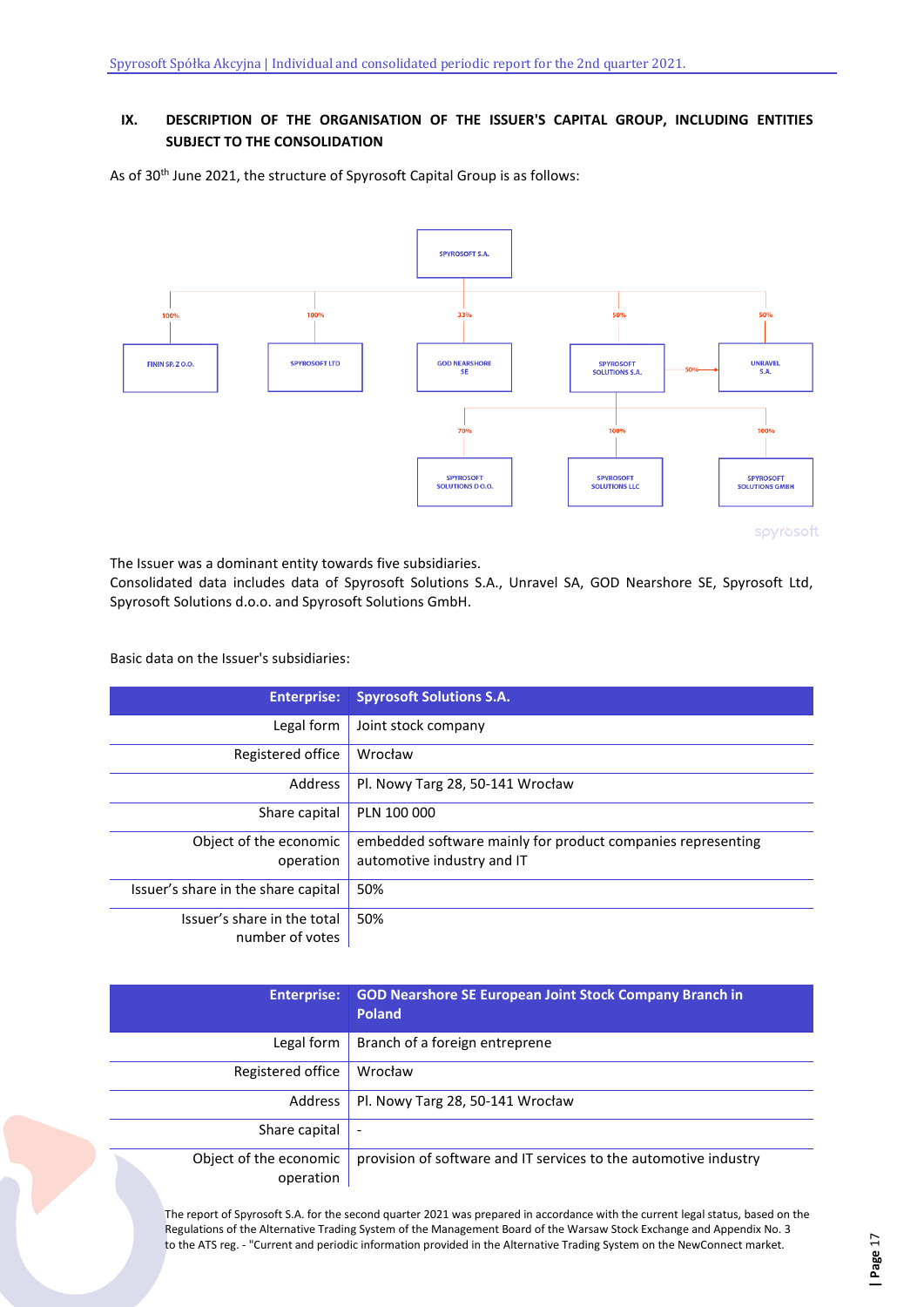| Issuer's share in the share capital $\vert$ 33%            |  |
|------------------------------------------------------------|--|
| Issuer's share in the total $\vert$ 33%<br>number of votes |  |

| <b>Enterprise:</b>                             | <b>Spyrosoft Ltd</b>                                                      |
|------------------------------------------------|---------------------------------------------------------------------------|
| Legal form                                     | Limited Liability Company                                                 |
| Registered office                              | Dorset                                                                    |
| Address                                        | Arena Business Centre, 9 Nimrod Way,<br>BH21 7UH Ferndown, United KIngdom |
| Share capital                                  | GBP 100                                                                   |
| Object of the economic<br>operation            | development of software for UK clients                                    |
| Issuer's share in the share capital            | 100%                                                                      |
| Issuer's share in the total<br>number of votes | 100%                                                                      |

| <b>Enterprise:</b>                             | <b>Unravel S.A.</b>                                                                         |
|------------------------------------------------|---------------------------------------------------------------------------------------------|
| Legal form                                     | Limited Liability Company                                                                   |
| Registered office                              | Wrocław                                                                                     |
| Address                                        | Pl. Nowy Targ 28, 50-141 Wrocław                                                            |
| Share capital                                  | PLN 100 000                                                                                 |
| Object of the economic<br>operation            | Comprehensive digital solutions and services in the field of business<br>and product design |
| Issuer's share in the share capital            | 50%                                                                                         |
| Issuer's share in the total<br>number of votes | 50%                                                                                         |

| <b>Enterprise:</b>                  | <b>Spyrosoft Solutions d.o.o.</b>                            |
|-------------------------------------|--------------------------------------------------------------|
| Legal form                          | Limited Liability Company                                    |
| Registered office                   | Zagreb                                                       |
| Address                             | Trsie 19, 10000 Zagreb, Croatia                              |
| Share capital                       | <b>HRK 20 000</b>                                            |
| Object of the economic              | development of embedded software for the automotive industry |
| operation                           |                                                              |
| Issuer's share in the share capital | 0%                                                           |
| Issuer's share in the total         | 0%                                                           |
| number of votes                     |                                                              |

According to the structure of Spyrosoft Capital Group presented above, the Issuer's subsidiary – Spyrosoft Solutions S.A. owns 70% of shares in Spyrosoft Solutions d.o.o.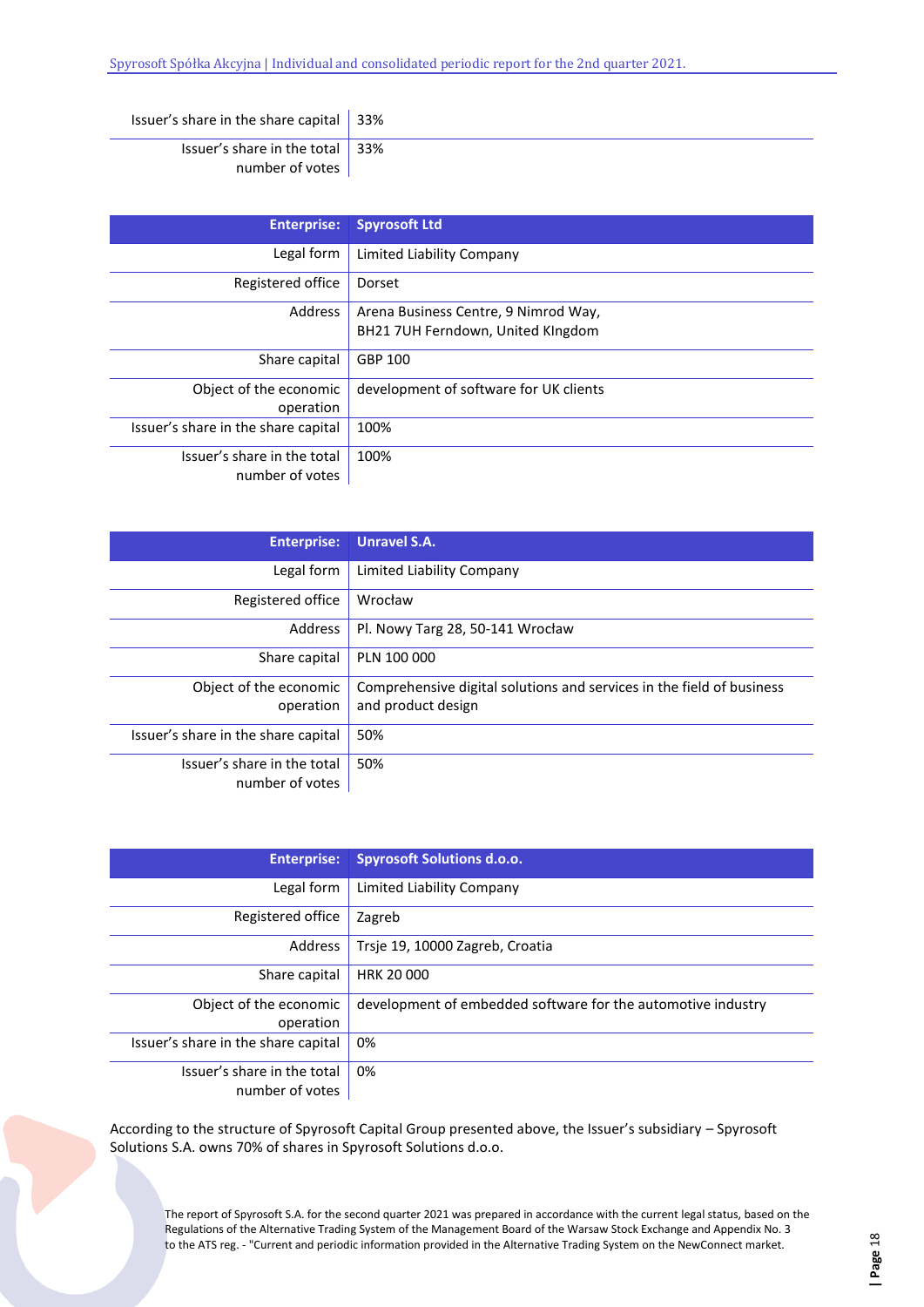| <b>Enterprise:</b>                             | <b>Spyrosoft Solutions GmbH</b>         |
|------------------------------------------------|-----------------------------------------|
| Legal form                                     | Limited Liability Company               |
| Registered office                              | Munich                                  |
| Address                                        | Riesstrasse 16, D-80992 Munich, Germany |
| Share capital                                  | EUR 25 000                              |
| Object of the economic<br>operation            | Provision of IT software and services   |
| Issuer's share in the share capital            | 0%                                      |
| Issuer's share in the total<br>number of votes | 0%                                      |

According to the structure of Spyrosoft Capital Group presented above, the Issuer's subsidiary – Spyrosoft Solutions S.A. owns 100% of shares in Spyrosoft Solutions GmbH.

As of 30<sup>th</sup> June 2021, the following entities from Spyrosoft Capital Group were not subject to consolidation:

| <b>Enterprise:</b>                  | <b>Spyrosoft Solutions LLC</b>        |
|-------------------------------------|---------------------------------------|
| Legal form                          | Limited Liability Company             |
| Registered office                   | Ann Arbor                             |
| Address                             | 301 East Liberty Street, Suite 500,   |
|                                     | Ann Arbor, MI 48104, USA              |
| Share capital                       | $\overline{\phantom{a}}$              |
| Object of the economic              | Provision of IT software and services |
| operation                           |                                       |
| Issuer's share in the share capital | 0%                                    |
| Issuer's share in the total         | 0%                                    |
| number of votes                     |                                       |

According to the structure of Spyrosoft Capital Group presented above, the Issuer's subsidiary – Spyrosoft Solutions S.A. owns 100% of shares in Spyrosoft Solutions LLC.

| <b>Enterprise:</b>                  | Finin Sp. z o.o.                     |
|-------------------------------------|--------------------------------------|
| Legal form                          | Limited Liability Company            |
| Registered office                   | Wrocław                              |
| Address                             | Pl. Nowy Targ 28, 50-141 Wrocław     |
| Share capital                       | PLN 100 000                          |
| Object of the economic              | Accounting and bookeeping activities |
| operation                           |                                      |
| Issuer's share in the share capital | 100%                                 |
| Issuer's share in the total         | 100%                                 |
| number of votes                     |                                      |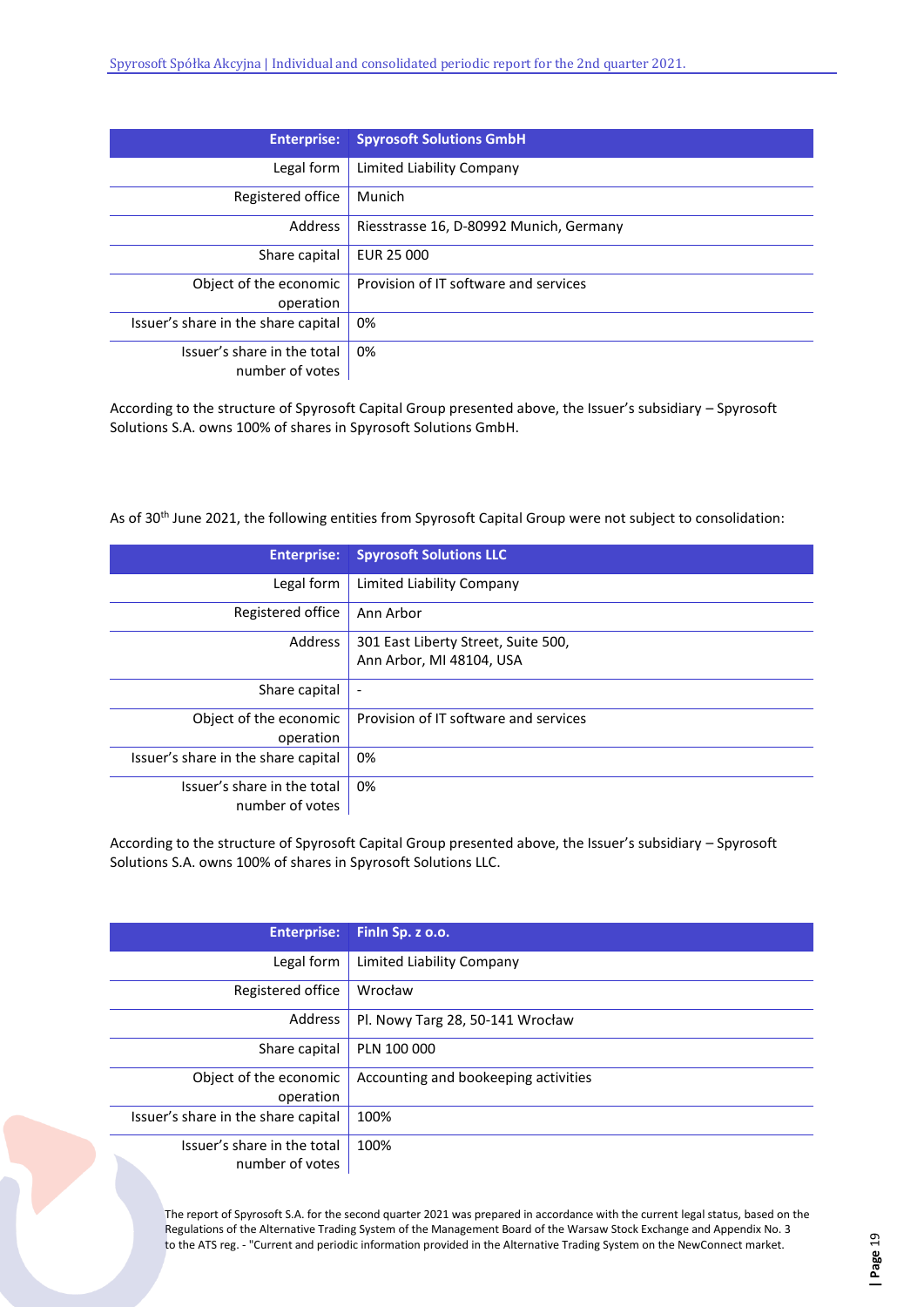# <span id="page-19-0"></span>**X. INDICATION OF THE REASONS FOR THE LACK OF THE CONSOLIDATED FINANCIAL STATEMENT**

The Company shall not consolidate their report with the following, associated companies:

- Spyrosoft Solutions LLC
- FinIn Sp. z o.o.

pursuant to Article 58 of the Accounted Act, as their financial data are non-significant to the Issuer's financial position.

# <span id="page-19-1"></span>**XI. SELECTED FINANCIAL DATA OF THE ISSUER'S SUBSIDIARIES NOT COVERED BY CONSOLIDATION**

#### SPYROSOFT SOLUTIONS LLC

| <b>Profit and loss account</b>                             | For the period<br>from 01/04/2021<br>to 30/06/2021 | For the period<br>from 01/01/2021<br>to 30/06/2021 | For the period<br>from 01/04/2020<br>to 30/06/2020 | For the period<br>from 01/01/2020<br>to 30/06/2020 |
|------------------------------------------------------------|----------------------------------------------------|----------------------------------------------------|----------------------------------------------------|----------------------------------------------------|
| Net revenue from sales of products, goods and<br>materials | 2 391 732,36                                       | 3756120.06                                         | 198 812.63                                         | 198 812,63                                         |
| Net profit/loss                                            | 97 126.15                                          | 113 574.04                                         | $-16525.80$                                        | $-16525.80$                                        |
| <b>Balance sheet</b>                                       | As of 30/06/2021                                   |                                                    | As of 30/06/2020                                   |                                                    |
| <b>Equities</b>                                            |                                                    | 174 222.93                                         |                                                    | $-6406,50$                                         |
| <b>Total assets</b>                                        |                                                    | 2 890 058,06                                       |                                                    | 198 623,94                                         |

#### FININ SP. ZO.O.

| <b>Profit and loss account</b>                             | For the period<br>from 01/04/2021<br>to 30/06/2021 | For the period<br>from 01/01/2021<br>to 30/06/2021 | For the period<br>from 01/04/2020<br>to 30/06/2020 | For the period<br>from 01/01/2020<br>to 30/06/2020 |
|------------------------------------------------------------|----------------------------------------------------|----------------------------------------------------|----------------------------------------------------|----------------------------------------------------|
| Net revenue from sales of products, goods and<br>materials | 192 400.00                                         | 327 400.00                                         | 0.00                                               | 0.00                                               |
| Net profit/loss                                            | 47 490.23                                          | 42 705.57                                          | 0.00                                               | 0,00                                               |
| <b>Balance sheet</b>                                       |                                                    | As of 30/06/2021                                   | As of 30/06/2020                                   |                                                    |
| <b>Equities</b>                                            | 142 705.57                                         |                                                    | 0,00                                               |                                                    |
| <b>Total assets</b>                                        | 198 499.18                                         |                                                    | 0,00                                               |                                                    |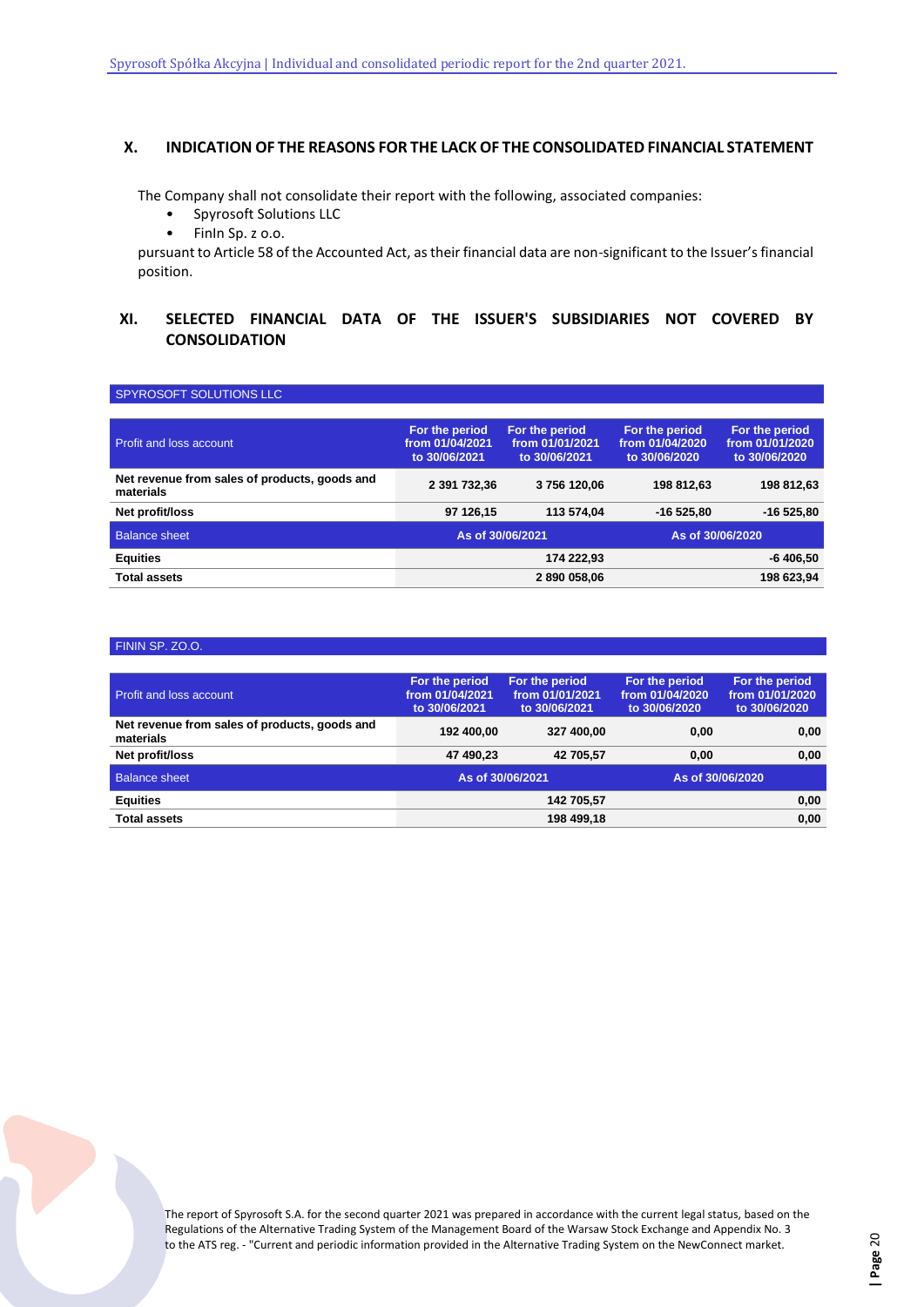# <span id="page-20-0"></span>**XII. INFORMATION ON THE ISSUER'S SHAREHOLDING STRUCTURE, INDICATING THE SHAREHOLDERS HOLDING, AS OF THE DATE OF PUBLICATION OF THE REPORT, AT LEAST 5% OF VOTES AT THE GENERAL MEETING**

The table below shows the shareholding structure with a detailed list of shareholders holding at least 5% of votes at the Company's General Meeting:

| <b>Shareholder</b> | <b>Number of shares</b> | Share in the share<br>capital | <b>Number of votes</b> | <b>Share in the total</b><br>number of votes |
|--------------------|-------------------------|-------------------------------|------------------------|----------------------------------------------|
| Konrad Weiske      | 318 644                 | 29,85 %                       | 318 644                | 29.85 %                                      |
| Dorota Łękawa      | 283883                  | 26,59 %                       | 283883                 | 26,59 %                                      |
| Wioletta Bodnaruś  | 289 300                 | 27,10 %                       | 289 300                | 27.10 %                                      |
| Others             | 175 739                 | 16.46 %                       | 175 739                | 16.46 %                                      |
| <b>TOTAL</b>       | 1 067 566               | 100.00 %                      | 1067566                | 100,00%                                      |

Table Shareholding structure (as of 12th August 2021)

The share capital amounts to PLN 106 756.60 and is divided to 1,067,566 shares with the face value of PLN 0.10 each:

- 850,000 A1 series shares,
- 150,000 A2 series shares,
- 18,900 B series shares,
- 10,866 C series shares,
- 18,900 D series shares,
- 18,900 E series shares.

#### <span id="page-20-1"></span>**XIII. INFORMATION ON THE NUMBER OF PERSONS EMPLOYED BY THE ISSUER, IN FULL TIME EQUIVALENTS**

Detailed employment levels in full-time equivalents are presented in the tables below:

Table: Employment in Spyrosoft S.A. as of 30th June 2021

| Form of employment            | <b>Number of employees</b> | <b>FTEs</b> |
|-------------------------------|----------------------------|-------------|
| Employment contract           | 109                        | 107,3       |
| Specific task contract, other |                            |             |

Table: Employment in the Capital Group as of 30<sup>th</sup> June 2021

| Form of employment            | Number of employees | <b>FTEs</b> |
|-------------------------------|---------------------|-------------|
| Employment contract           | 207                 | 204,3       |
| Specific task contract, other |                     |             |

# Wrocław, 12<sup>th</sup> August 2021